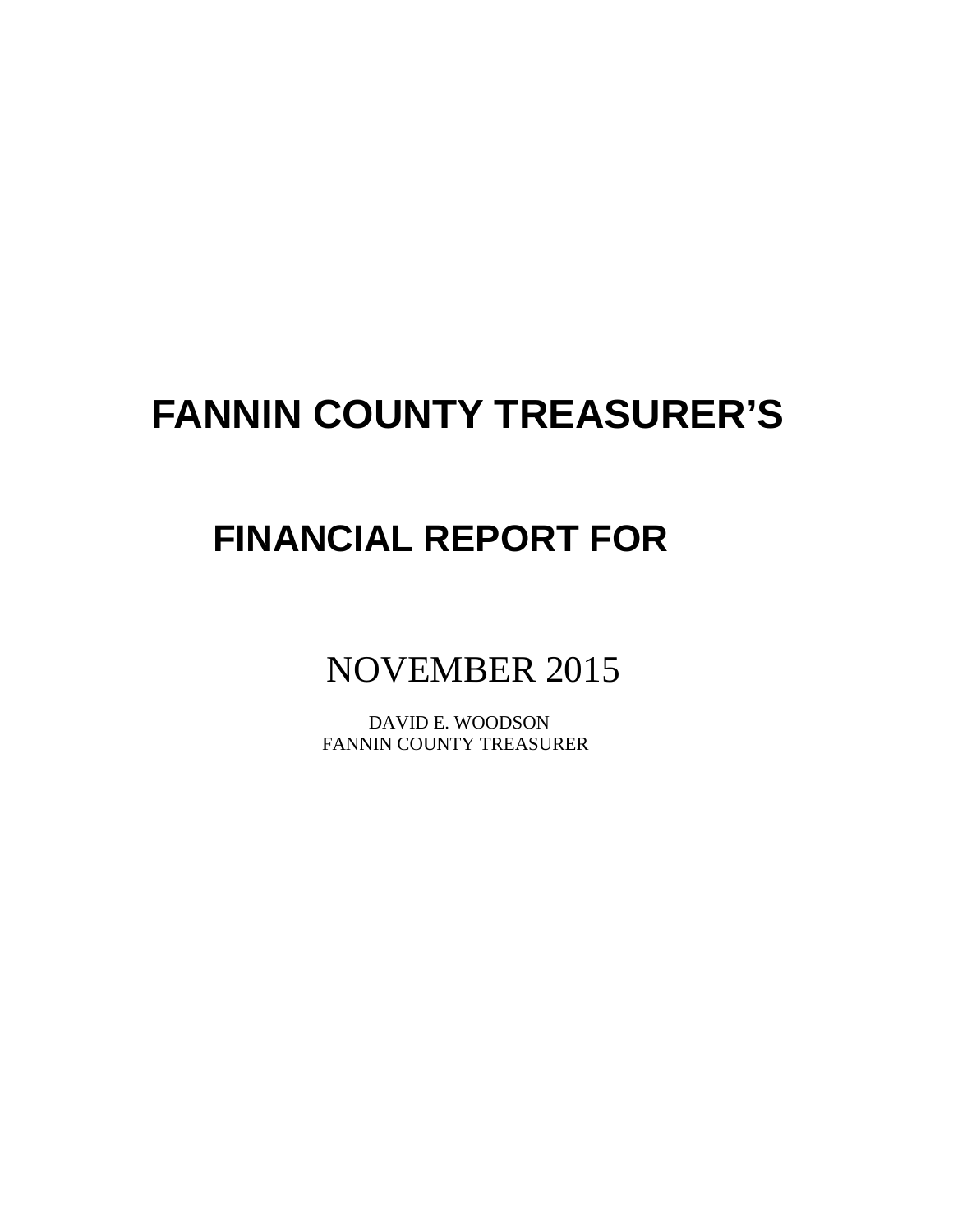#### 12/07/2015 FUND DEPOSIT LISTING PAGE 1

| RECEIPT | <b>RECEIVED</b> | DATE            | DATE    | DESCRIPTION       | <b>BANK</b> | INCOME  | REPORT | AMOUNT          |
|---------|-----------------|-----------------|---------|-------------------|-------------|---------|--------|-----------------|
| NUMBER  | FROM            | <b>RECEIVED</b> | DEPOSIT | OF MONEY RECEIVED | ACCOUNT     | ACCOUNT | CODES  | <b>RECEIVED</b> |
|         |                 |                 |         |                   |             |         |        |                 |

GENERAL FUND

|                            | ====================================                                                         |                                 |                                 |                                                                                  |                  |                  |                   |
|----------------------------|----------------------------------------------------------------------------------------------|---------------------------------|---------------------------------|----------------------------------------------------------------------------------|------------------|------------------|-------------------|
|                            | 0000160095-01 COMPTROLLER JUDICIARY                                                          |                                 |                                 | 11-02-2015 11-02-2015 ASST. PROSECUTOR LO 10-103-100                             |                  | $10 - 370 - 151$ | 1,020.00          |
| 0000160096-01 TEXPOOL      |                                                                                              |                                 |                                 | 11-02-2015 11-02-2015 OCT. 2015 INTEREST 10-103-175                              |                  | $10 - 360 - 100$ | 288.77            |
|                            | 0000160099-01 VISION MEDIA GROUP, INC.                                                       |                                 |                                 | 11-02-2015 11-02-2015 NOV. 2015 TOWER REN 10-103-100                             |                  | $10 - 370 - 100$ | 200.00            |
|                            | 0000160101-01 DISTRICT ATTORNEY TRUST                                                        |                                 |                                 | 11-02-2015 11-02-2015 ADMIN. FEES & CERTI 10-103-100                             |                  | $10 - 340 - 475$ | 10.25             |
|                            | 0000160101-02 DISTRICT ATTORNEY TRUST                                                        |                                 |                                 | 11-02-2015 11-02-2015 ADMIN. FEES & CERTI 10-103-100                             |                  | $10 - 475 - 311$ | 19.21             |
| 0000160102-01 COUNTY CLERK |                                                                                              |                                 | 11-02-2015 11-02-2015 JULY 2015 |                                                                                  | 10-103-100       | $10 - 318 - 130$ | 5,224.25          |
| 0000160102-02 COUNTY CLERK |                                                                                              |                                 | 11-02-2015 11-02-2015 JULY 2015 |                                                                                  | $10 - 103 - 100$ | $10 - 340 - 560$ | 1,391.70          |
| 0000160102-03 COUNTY CLERK |                                                                                              |                                 | 11-02-2015 11-02-2015 JULY 2015 |                                                                                  | $10 - 103 - 100$ | $10 - 340 - 403$ | 19,605.59         |
| 0000160102-04 COUNTY CLERK |                                                                                              |                                 | 11-02-2015 11-02-2015 JULY 2015 |                                                                                  | $10 - 103 - 100$ | $10 - 370 - 130$ | 829.53            |
| 0000160102-05 COUNTY CLERK |                                                                                              |                                 | 11-02-2015 11-02-2015 JULY 2015 |                                                                                  | $10 - 103 - 100$ | $10 - 370 - 162$ | 210.19            |
| 0000160102-06 COUNTY CLERK |                                                                                              |                                 | 11-02-2015 11-02-2015 JULY 2015 |                                                                                  | $10 - 103 - 100$ | $10 - 370 - 163$ | 53.14             |
| 0000160102-07 COUNTY CLERK |                                                                                              |                                 | 11-02-2015 11-02-2015 JULY 2015 |                                                                                  | $10 - 103 - 100$ | $10 - 370 - 164$ | 212.60            |
| 0000160102-08 COUNTY CLERK |                                                                                              |                                 | 11-02-2015 11-02-2015 JULY 2015 |                                                                                  | $10 - 103 - 100$ | $10 - 370 - 166$ | 14.19             |
| 0000160102-09 COUNTY CLERK |                                                                                              |                                 | 11-02-2015 11-02-2015 JULY 2015 |                                                                                  | $10 - 103 - 100$ | $10 - 370 - 167$ | 94.77             |
| 0000160102-10 COUNTY CLERK |                                                                                              |                                 | 11-02-2015 11-02-2015 JULY 2015 |                                                                                  | $10 - 103 - 100$ | $10 - 340 - 400$ | 12.00             |
| 0000160102-11 COUNTY CLERK |                                                                                              |                                 | 11-02-2015 11-02-2015 JULY 2015 |                                                                                  | $10 - 103 - 100$ | $10 - 340 - 475$ | 592.88            |
| 0000160102-12 COUNTY CLERK |                                                                                              |                                 | 11-02-2015 11-02-2015 JULY 2015 |                                                                                  | $10 - 103 - 100$ | $10 - 340 - 601$ | 70.07             |
| 0000160102-13 COUNTY CLERK |                                                                                              |                                 | 11-02-2015 11-02-2015 JULY 2015 |                                                                                  | $10 - 103 - 100$ | $10 - 318 - 132$ | 1,973.02          |
| 0000160102-14 COUNTY CLERK |                                                                                              |                                 | 11-02-2015 11-02-2015 JULY 2015 |                                                                                  | $10 - 103 - 100$ | $10 - 352 - 201$ | 1,944.00          |
| 0000160102-15 COUNTY CLERK |                                                                                              |                                 | 11-02-2015 11-02-2015 JULY 2015 |                                                                                  | $10 - 103 - 100$ | $10 - 360 - 100$ | 2.35              |
| 0000160102-16 COUNTY CLERK |                                                                                              | 11-02-2015 11-02-2015 JULY 2015 |                                 |                                                                                  | $10 - 103 - 100$ | $10 - 410 - 425$ | 10.37             |
|                            | 0000160104-01 UPPER TRINITY REGIONAL                                                         |                                 |                                 | 11-02-2015 11-02-2015 LAKE RALPH HALL 201 10-103-100                             |                  | $10 - 318 - 121$ | 38,280.00         |
|                            | 0000160104-02 UPPER TRINITY REGIONAL                                                         |                                 |                                 | 11-02-2015 11-02-2015 LAKE RALPH HALL 201 10-103-100                             |                  | $10 - 318 - 121$ | 15,381.60         |
|                            | 0000160106-01 APPRAISAL DISTRICT                                                             |                                 | 11-05-2015 11-05-2015 TAXES     |                                                                                  | $10 - 103 - 100$ | $10 - 310 - 110$ | 119, 154.57       |
|                            | 0000160106-06 APPRAISAL DISTRICT                                                             |                                 | 11-05-2015 11-05-2015 TAXES     |                                                                                  | $10 - 103 - 100$ | $10 - 310 - 120$ | 13,018.55         |
| 0000160107-01 US BANK      |                                                                                              |                                 |                                 | 11-05-2015 11-05-2015 REIMBURSEMENT FOR L 10-103-100                             |                  | $10 - 370 - 130$ | 162.00            |
|                            | 0000160108-01 TEXAS ASSOCIATION OF                                                           |                                 |                                 | 11-06-2015 11-06-2015 REPAIRS ON 2013 CHE 10-103-100                             |                  | $10 - 560 - 454$ | 1,490.28          |
|                            | 0000160109-01 COMPTROLLER - STATE FISCA 11-06-2015 11-06-2015 OCT. 2015 LOCAL SAL 10-103-100 |                                 |                                 |                                                                                  |                  | $10 - 318 - 160$ | 65,423.95         |
|                            | 0000160110-01 DISTRICT CLERK                                                                 |                                 |                                 |                                                                                  |                  |                  |                   |
|                            |                                                                                              |                                 |                                 | 11-06-2015 11-06-2015 SEPT. 1-30, 2015<br>11-06-2015 11-06-2015 SEPT. 1-30, 2015 | 10-103-100       | $10 - 318 - 130$ | 7,256.37<br>40.88 |
|                            | 0000160110-02 DISTRICT CLERK                                                                 |                                 |                                 |                                                                                  | $10 - 103 - 100$ | $10 - 318 - 132$ |                   |
|                            | 0000160110-03 DISTRICT CLERK                                                                 |                                 |                                 | 11-06-2015 11-06-2015 SEPT. 1-30, 2015                                           | $10 - 103 - 100$ | $10 - 340 - 135$ | 105.00            |
|                            | 0000160110-04 DISTRICT CLERK                                                                 |                                 |                                 | 11-06-2015 11-06-2015 SEPT. 1-30, 2015                                           | $10 - 103 - 100$ | $10 - 340 - 450$ | 7,890.88          |
|                            | 0000160110-05 DISTRICT CLERK                                                                 |                                 |                                 | 11-06-2015 11-06-2015 SEPT. 1-30, 2015                                           | $10 - 103 - 100$ | $10 - 340 - 475$ | 40.00             |
|                            | 0000160110-06 DISTRICT CLERK                                                                 |                                 |                                 | 11-06-2015 11-06-2015 SEPT. 1-30, 2015                                           | $10 - 103 - 100$ | $10 - 340 - 560$ | 1,894.03          |
|                            | 0000160110-07 DISTRICT CLERK                                                                 |                                 |                                 | 11-06-2015 11-06-2015 SEPT. 1-30, 2015                                           | $10 - 103 - 100$ | $10 - 340 - 600$ | 128.07            |
|                            | 0000160110-08 DISTRICT CLERK                                                                 |                                 |                                 | 11-06-2015 11-06-2015 SEPT. 1-30, 2015                                           | $10 - 103 - 100$ | $10 - 370 - 162$ | 384.20            |
|                            | 0000160110-09 DISTRICT CLERK                                                                 |                                 |                                 | 11-06-2015 11-06-2015 SEPT. 1-30, 2015                                           | $10 - 103 - 100$ | $10 - 370 - 163$ | 40.10             |
|                            | 0000160110-10 DISTRICT CLERK                                                                 |                                 |                                 | 11-06-2015 11-06-2015 SEPT. 1-30, 2015                                           | $10 - 103 - 100$ | $10 - 370 - 164$ | 160.40            |
|                            | 0000160110-11 DISTRICT CLERK                                                                 |                                 |                                 | 11-06-2015 11-06-2015 SEPT. 1-30, 2015                                           | $10 - 103 - 100$ | $10 - 370 - 166$ | 5.54              |
|                            | 0000160110-12 DISTRICT CLERK                                                                 |                                 |                                 | 11-06-2015 11-06-2015 SEPT. 1-30, 2015                                           | $10 - 103 - 100$ | $10 - 370 - 167$ | 36.93             |
|                            | 0000160110-13 DISTRICT CLERK                                                                 |                                 |                                 | 11-06-2015 11-06-2015 SEPT. 1-30, 2015                                           | $10 - 103 - 100$ | $10 - 370 - 450$ | 280.00            |
|                            | 0000160110-14 DISTRICT CLERK                                                                 |                                 |                                 | 11-06-2015 11-06-2015 SEPT. 1-30, 2015                                           | $10 - 103 - 100$ | $10 - 360 - 100$ | 140.41            |
|                            | 0000160113-01 BOND SUPERVISION                                                               |                                 |                                 | 11-06-2015 11-06-2015 WEEK 11/02/15 THRU 10-103-100                              |                  | $10 - 340 - 573$ | 1,044.00          |
| 0000160114-01 TAX A/C      |                                                                                              |                                 |                                 | 11-06-2015 11-06-2015 WEEK 10/30/15                                              | $10 - 103 - 100$ | $10 - 321 - 200$ | 1,875.30          |
| 0000160115-01 TAX A/C      |                                                                                              |                                 |                                 | 11-06-2015 11-06-2015 WEEK 10/30/15 187 T 10-103-100                             |                  | $10 - 321 - 250$ | 935.00            |
| 0000160119-01 LEGAND BANK  |                                                                                              |                                 |                                 | 11-09-2015 11-09-2015 OCT. 2015 INTEREST 10-103-100                              |                  | $10 - 360 - 100$ | 133.47            |
| 0000160119-27 LEGAND BANK  |                                                                                              |                                 |                                 | 11-09-2015 11-09-2015 OCT. 2015 INTEREST 10-100-100                              |                  | $10 - 360 - 100$ | 1.44              |
|                            | 0000160120-01 FANNIN COUNTY HEALTH DEPT 11-09-2015 11-09-2015 OCT. 2015 PERMITS              |                                 |                                 |                                                                                  | $10 - 103 - 100$ | $10 - 320 - 545$ | 1,825.00          |
|                            | 0000160123-01 LINEBARGER GOGGAN BLAIR & 11-12-2015 11-12-2015 SERVE PAPERS CONSTA 10-103-100 |                                 |                                 |                                                                                  |                  | $10 - 340 - 550$ | 70.00             |
| 0000160125-01 US BANK      |                                                                                              |                                 |                                 | 11-13-2015 11-13-2015 SEPT. 2015 - INMATE 10-103-100                             |                  | $10 - 319 - 553$ | 25,062.50         |
|                            | 0000160126-01 BOND SUPERVISION                                                               |                                 |                                 | 11-13-2015 11-13-2015 WEEK 11/09/15 THRU 10-103-100                              |                  | $10 - 340 - 573$ | 800.00            |
|                            | 0000160127-01 APPRAISAL DISTRICT                                                             | 11-13-2015 11-13-2015 TAXES     |                                 |                                                                                  | $10 - 103 - 100$ | $10 - 310 - 110$ | 93,386.82         |
|                            | 0000160127-02 APPRAISAL DISTRICT                                                             |                                 | 11-13-2015 11-13-2015 TAXES     |                                                                                  | $10 - 103 - 100$ | $10 - 321 - 901$ | 423.23            |
|                            | 0000160127-07 APPRAISAL DISTRICT                                                             |                                 | 11-13-2015 11-13-2015 TAXES     |                                                                                  | $10 - 103 - 100$ | $10 - 310 - 120$ | 4,198.28          |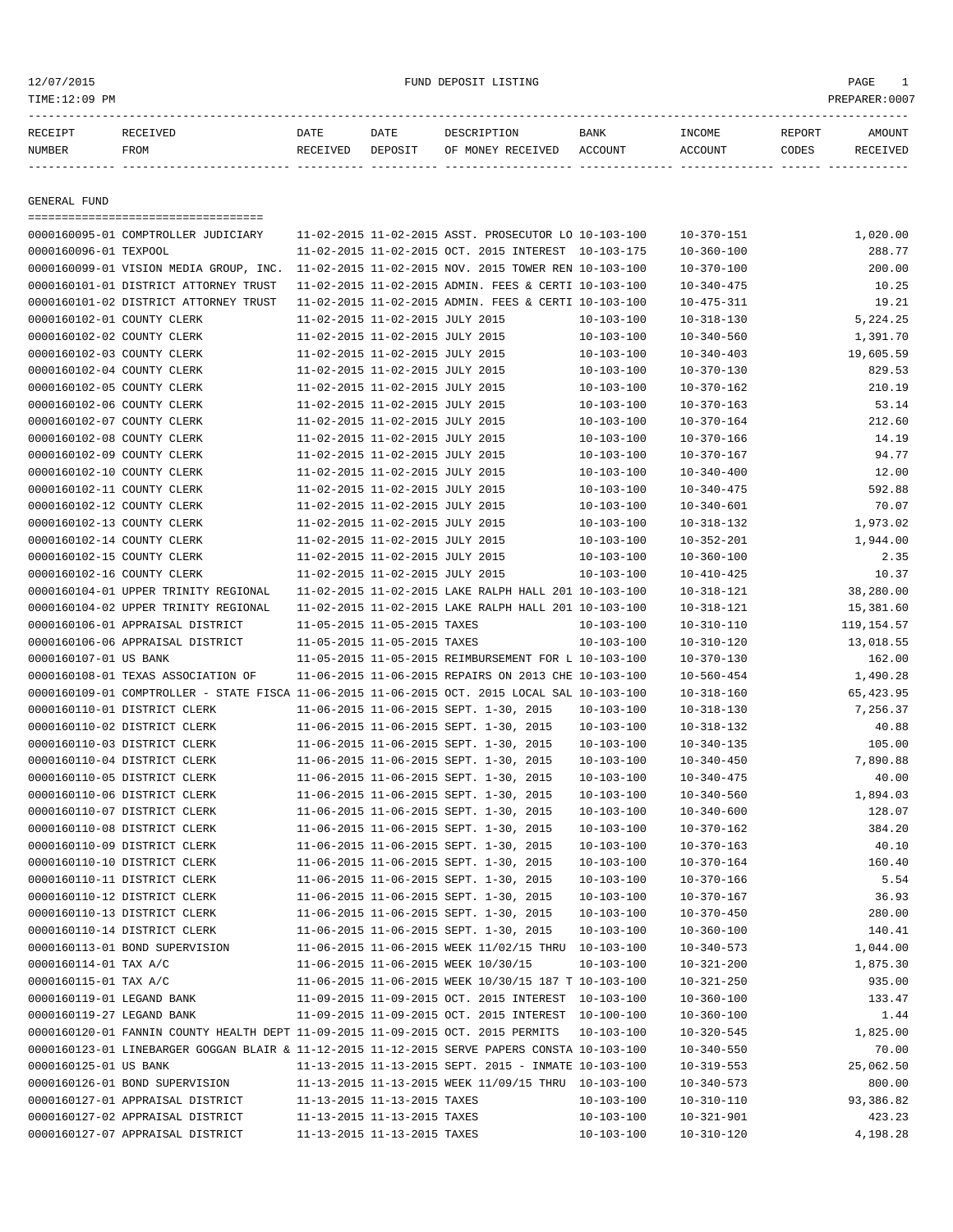#### 12/07/2015 FUND DEPOSIT LISTING PAGE 2

| RECEIPT | RECEIVED | DATE     | DATE    | DESCRIPTION       | <b>BANK</b> | <b>INCOME</b> | REPORT | <b>AMOUNT</b> |
|---------|----------|----------|---------|-------------------|-------------|---------------|--------|---------------|
| NUMBER  | FROM     | RECEIVED | DEPOSIT | OF MONEY RECEIVED | ACCOUNT     | ACCOUNT       | CODES  | RECEIVED      |
|         |          |          |         |                   |             |               |        |               |

GENERAL FUND

|                       | =====================================                                                        |                             |                             |                                                      |                  |                  |           |
|-----------------------|----------------------------------------------------------------------------------------------|-----------------------------|-----------------------------|------------------------------------------------------|------------------|------------------|-----------|
|                       | 0000160134-01 TEXAS DISTRICT & COUNTY                                                        |                             |                             | 11-16-2015 11-16-2015 REIMBURSEMENT FOR M 10-103-100 |                  | $10 - 475 - 427$ | 110.00    |
|                       | 0000160139-01 FANNIN COUNTY CSCD                                                             |                             |                             | 11-16-2015 11-16-2015 RESTITUTION - RONNI 10-103-100 |                  | $10 - 370 - 130$ | 32.45     |
|                       | 0000160142-01 DISTRICT COURTS -                                                              |                             |                             | 11-17-2015 11-17-2015 JURY REIMBURSEMENT 10-103-100  |                  | $10 - 370 - 139$ | 3,434.00  |
|                       | 0000160143-01 APPRAISAL DISTRICT                                                             |                             | 11-18-2015 11-18-2015 TAXES |                                                      | $10 - 103 - 100$ | $10 - 310 - 110$ | 88,905.15 |
|                       | 0000160143-06 APPRAISAL DISTRICT                                                             | 11-18-2015 11-18-2015 TAXES |                             |                                                      | $10 - 103 - 100$ | $10 - 310 - 120$ | 3,062.92  |
|                       | 0000160144-01 DISTRICT COURTS -                                                              |                             |                             | 11-18-2015 11-18-2015 COUNTY SUPPLEMENT F 10-103-100 |                  | $10 - 370 - 152$ | 359.81    |
|                       | 0000160145-01 DISTRICT CLERK                                                                 |                             |                             | 11-19-2015 11-19-2015 OCT. 1-31, 2015                | $10 - 103 - 100$ | $10 - 318 - 130$ | 8,383.78  |
|                       | 0000160145-02 DISTRICT CLERK                                                                 |                             |                             | 11-19-2015 11-19-2015 OCT. 1-31, 2015                | $10 - 103 - 100$ | $10 - 318 - 132$ | 33.69     |
|                       | 0000160145-03 DISTRICT CLERK                                                                 |                             |                             | 11-19-2015 11-19-2015 OCT. 1-31, 2015                | $10 - 103 - 100$ | $10 - 340 - 135$ | 210.09    |
|                       | 0000160145-04 DISTRICT CLERK                                                                 |                             |                             | 11-19-2015 11-19-2015 OCT. 1-31, 2015                | $10 - 103 - 100$ | $10 - 340 - 450$ | 7,865.66  |
|                       | 0000160145-05 DISTRICT CLERK                                                                 |                             |                             | 11-19-2015 11-19-2015 OCT. 1-31, 2015                | $10 - 103 - 100$ | $10 - 340 - 560$ | 2,699.20  |
|                       | 0000160145-06 DISTRICT CLERK                                                                 |                             |                             | 11-19-2015 11-19-2015 OCT. 1-31, 2015                | $10 - 103 - 100$ | $10 - 340 - 600$ | 155.46    |
|                       | 0000160145-07 DISTRICT CLERK                                                                 |                             |                             | 11-19-2015 11-19-2015 OCT. 1-31, 2015                | $10 - 103 - 100$ | $10 - 370 - 162$ | 466.37    |
|                       | 0000160145-08 DISTRICT CLERK                                                                 |                             |                             | 11-19-2015 11-19-2015 OCT. 1-31, 2015                | $10 - 103 - 100$ | $10 - 370 - 163$ | 51.85     |
|                       | 0000160145-09 DISTRICT CLERK                                                                 |                             |                             | 11-19-2015 11-19-2015 OCT. 1-31, 2015                | $10 - 103 - 100$ | $10 - 370 - 164$ | 207.44    |
|                       | 0000160145-10 DISTRICT CLERK                                                                 |                             |                             | 11-19-2015 11-19-2015 OCT. 1-31, 2015                | $10 - 103 - 100$ | $10 - 370 - 166$ | 7.86      |
|                       | 0000160145-11 DISTRICT CLERK                                                                 |                             |                             | 11-19-2015 11-19-2015 OCT. 1-31, 2015                | $10 - 103 - 100$ | $10 - 370 - 167$ | 80.79     |
|                       | 0000160145-12 DISTRICT CLERK                                                                 |                             |                             | 11-19-2015 11-19-2015 OCT. 1-31, 2015                | $10 - 103 - 100$ | $10 - 370 - 450$ | 200.00    |
|                       | 0000160145-13 DISTRICT CLERK                                                                 |                             |                             | 11-19-2015 11-19-2015 OCT. 1-31, 2015                | $10 - 103 - 100$ | $10 - 360 - 100$ | 18.08     |
|                       | 0000160146-01 TEXAS ASSOCIATION OF COUN 11-19-2015 11-19-2015 EMPLOYER REWARDS               |                             |                             |                                                      | $10 - 103 - 100$ | $10 - 370 - 408$ | 2,300.00  |
| 0000160147-01 TAX A/C |                                                                                              |                             |                             | 11-19-2015 11-19-2015 WEEK OF 11/19/15               | $10 - 103 - 100$ | $10 - 321 - 200$ | 1,749.10  |
| 0000160148-01 TAX A/C |                                                                                              |                             |                             | 11-19-2015 11-19-2015 WEEK 11/13/15 139 T 10-103-100 |                  | $10 - 321 - 250$ | 695.00    |
| 0000160149-01 TAX A/C |                                                                                              |                             |                             | 11-19-2015 11-19-2015 WEEK OF 11/06/15               | $10 - 103 - 100$ | $10 - 321 - 200$ | 1,750.50  |
| 0000160150-01 TAX A/C |                                                                                              |                             |                             | 11-19-2015 11-19-2015 WEEK 11/06/15                  | $10 - 103 - 100$ | $10 - 321 - 200$ | 3.80      |
| 0000160151-01 TAX A/C |                                                                                              |                             |                             | 11-19-2015 11-19-2015 WEEK OF 11/06/15 16 10-103-100 |                  | $10 - 321 - 250$ | 820.00    |
| 0000160152-01 TAX A/C |                                                                                              |                             |                             | 11-19-2015 11-19-2015 WEEK OF 10/23/15               | $10 - 103 - 100$ | $10 - 321 - 200$ | 9.50      |
|                       | 0000160158-01 BOND SUPERVISION                                                               |                             |                             | 11-20-2015 11-20-2015 WEEK 11/16/15 THRU 10-103-100  |                  | $10 - 340 - 573$ | 1,355.00  |
|                       | 0000160159-01 FANNIN COUNTY HEALTH INSP 11-23-2015 11-23-2015 OCT. 2015 - PERMITS 10-103-100 |                             |                             |                                                      |                  | $10 - 320 - 300$ | 7,485.03  |
|                       | 0000160160-01 THE AMERICAN BOTTLING COM 11-23-2015 11-23-2015 DR. PEPPER COMMISSI 10-103-100 |                             |                             |                                                      |                  | $10 - 370 - 510$ | 12.00     |
|                       | 0000160161-01 AMERICAN TOWER                                                                 |                             |                             | 11-23-2015 11-23-2015 DEC. 2015 - TOWER R 10-103-100 |                  | $10 - 370 - 115$ | 925.75    |
|                       | 0000160162-01 APPRAISAL DISTRICT                                                             | 11-24-2015 11-24-2015 TAXES |                             |                                                      | $10 - 103 - 100$ | $10 - 310 - 110$ | 74,918.08 |
|                       | 0000160162-02 APPRAISAL DISTRICT                                                             | 11-24-2015 11-24-2015 TAXES |                             |                                                      | $10 - 103 - 100$ | $10 - 321 - 901$ | 194.95    |
|                       | 0000160162-07 APPRAISAL DISTRICT                                                             | 11-24-2015 11-24-2015 TAXES |                             |                                                      | $10 - 103 - 100$ | $10 - 310 - 120$ | 5,649.31  |
|                       | 0000160163-01 BOND SUPERVISION                                                               |                             |                             | 11-25-2015 11-25-2015 FOR 11/23/15 THRU 1 10-103-100 |                  | $10 - 340 - 573$ | 310.00    |
|                       | 0000160164-01 MICHAEL S. EVANS                                                               |                             |                             | 11-25-2015 11-25-2015 SERVE PAPERS - CONS 10-103-100 |                  | $10 - 340 - 550$ | 70.00     |
|                       | 0000160165-01 MICHAEL S. EVANS                                                               |                             |                             | 11-25-2015 11-25-2015 SERVE PAPERS-CONSTA 10-103-100 |                  | $10 - 340 - 550$ | 70.00     |
| 0000160166-01 SECURUS |                                                                                              |                             |                             | 11-30-2015 11-30-2015 OCT. 2015 COMMISSIO 10-103-100 |                  | $10 - 319 - 420$ | 8,437.55  |
|                       | 0000160167-01 COMPTROLLER OF PUBLIC ACC 11-30-2015 11-30-2015 UTILITY REIMBURSEME 10-103-100 |                             |                             |                                                      |                  | $10 - 370 - 147$ | 2,198.00  |
|                       | 0000160168-01 COMPTROLLER OF PUBLIC ACC 11-30-2015 11-30-2015 UTILITY REIMBURSEME 10-103-100 |                             |                             |                                                      |                  | $10 - 370 - 147$ | 1,220.75  |
| 0000160169-01 TAX A/C |                                                                                              |                             |                             | 11-30-2015 11-30-2015 WEEK OF 11/27/15               | $10 - 103 - 100$ | $10 - 321 - 200$ | 1,330.35  |
| 0000160170-01 TAX A/C |                                                                                              |                             |                             | 11-30-2015 11-30-2015 WEEK OF 11/20/15 16 10-103-100 |                  | $10 - 321 - 250$ | 830.00    |
|                       | 0000160171-01 TEXAS DISTRICT & COUNTY                                                        |                             |                             | 11-30-2015 11-30-2015 REIMBURSEMENT MEALS 10-103-100 |                  | $10 - 475 - 427$ | 110.00    |

FUND TOTAL 663,576.95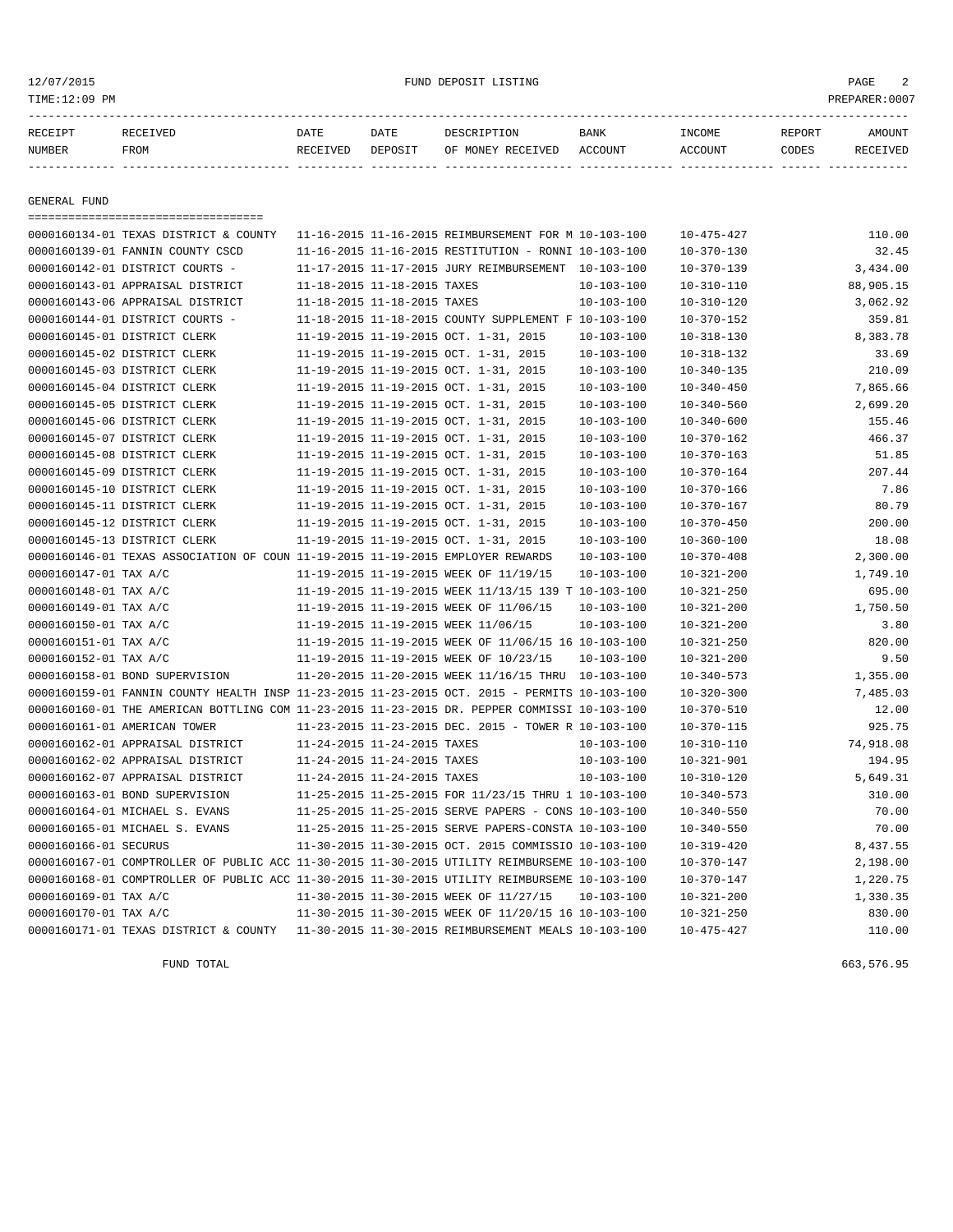TIME:12:09 PM PREPARER:0007

| RECEIPT | RECEIVED | DATE     | DATE    | DESCRIPTION               | BANK | INCOME  | REPORT | AMOUNT   |
|---------|----------|----------|---------|---------------------------|------|---------|--------|----------|
| NUMBER  | FROM     | RECEIVED | DEPOSIT | OF MONEY RECEIVED ACCOUNT |      | ACCOUNT | CODES  | RECEIVED |
|         |          |          |         |                           |      |         |        |          |
|         |          |          |         |                           |      |         |        |          |

#### COURTHOUSE SECURITY

| 0000160102-17 COUNTY CLERK   | 11-02-2015 11-02-2015 JULY 2015                     | $11 - 103 - 100$ | $11 - 340 - 600$ | 736.28 |
|------------------------------|-----------------------------------------------------|------------------|------------------|--------|
| 0000160110-15 DISTRICT CLERK | 11-06-2015 11-06-2015 SEPT. 1-30, 2015              | $11 - 103 - 100$ | $11 - 340 - 650$ | 241.30 |
| 0000160119-02 LEGAND BANK    | 11-09-2015 11-09-2015 OCT. 2015 INTEREST 11-103-100 |                  | 11-360-100       | 7.11   |
| 0000160145-14 DISTRICT CLERK | 11-19-2015 11-19-2015 OCT. 1-31, 2015               | 11-103-100       | $11 - 340 - 650$ | 274.27 |

FUND TOTAL 1,258.96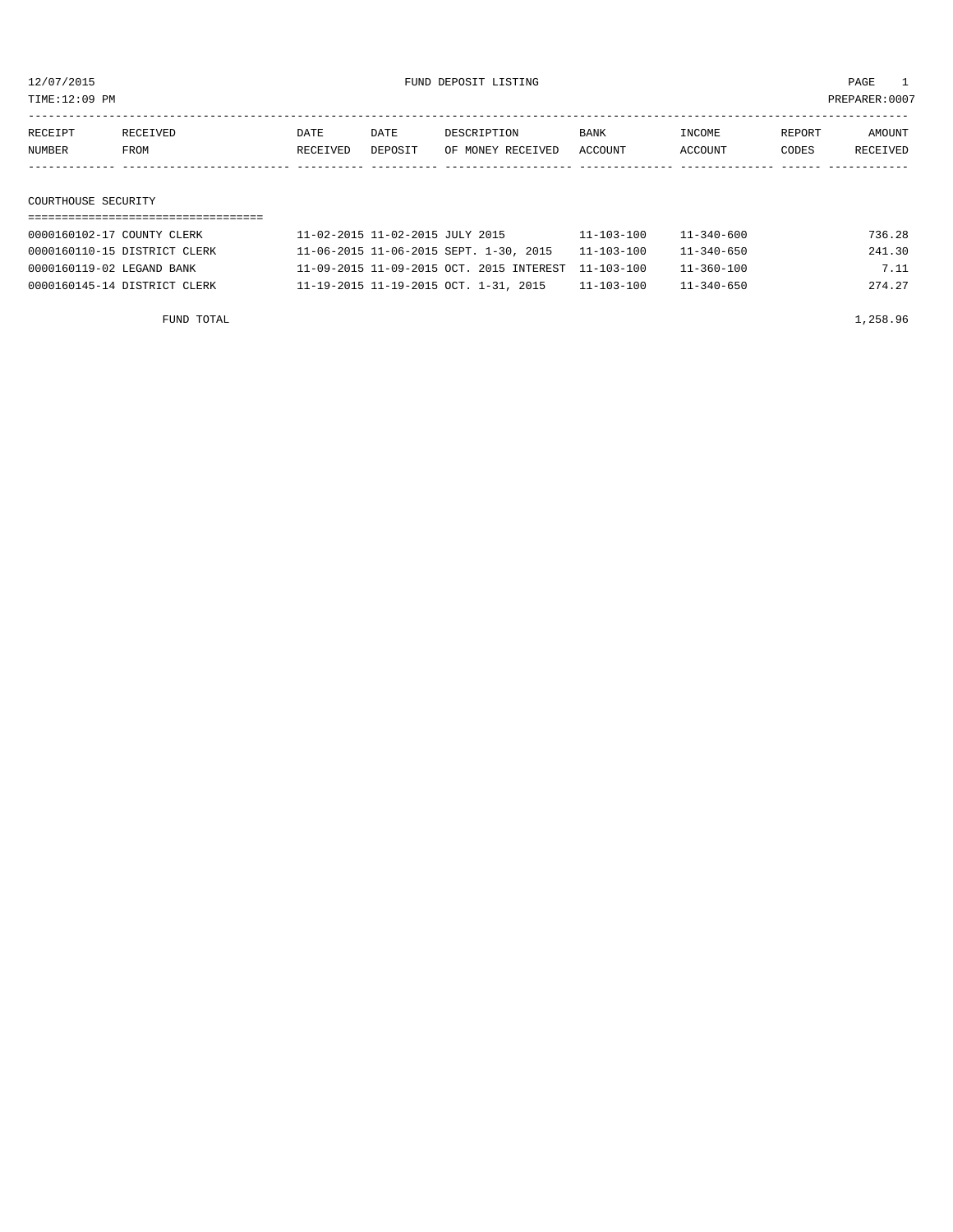TIME:12:09 PM PREPARER:0007

| RECEIPT               | RECEIVED | <b>DATE</b> | DATE    | DESCRIPTION       | <b>BANK</b> | INCOME  | REPORT | AMOUNT   |
|-----------------------|----------|-------------|---------|-------------------|-------------|---------|--------|----------|
| NUMBER                | FROM     | RECEIVED    | DEPOSIT | OF MONEY RECEIVED | ACCOUNT     | ACCOUNT | CODES  | RECEIVED |
|                       |          |             |         |                   |             |         |        |          |
|                       |          |             |         |                   |             |         |        |          |
| CO.CLK.VITAL STAT.FEE |          |             |         |                   |             |         |        |          |
|                       |          |             |         |                   |             |         |        |          |

| 0000160102-18 COUNTY CLERK | 11-02-2015 11-02-2015 JULY 2015                     | $12 - 103 - 100$ | $12 - 370 - 134$ | 110.00 |
|----------------------------|-----------------------------------------------------|------------------|------------------|--------|
| 0000160119-03 LEGAND BANK  | 11-09-2015 11-09-2015 OCT. 2015 INTEREST 12-103-100 |                  | $12 - 360 - 100$ | 0.58   |

FUND TOTAL 110.58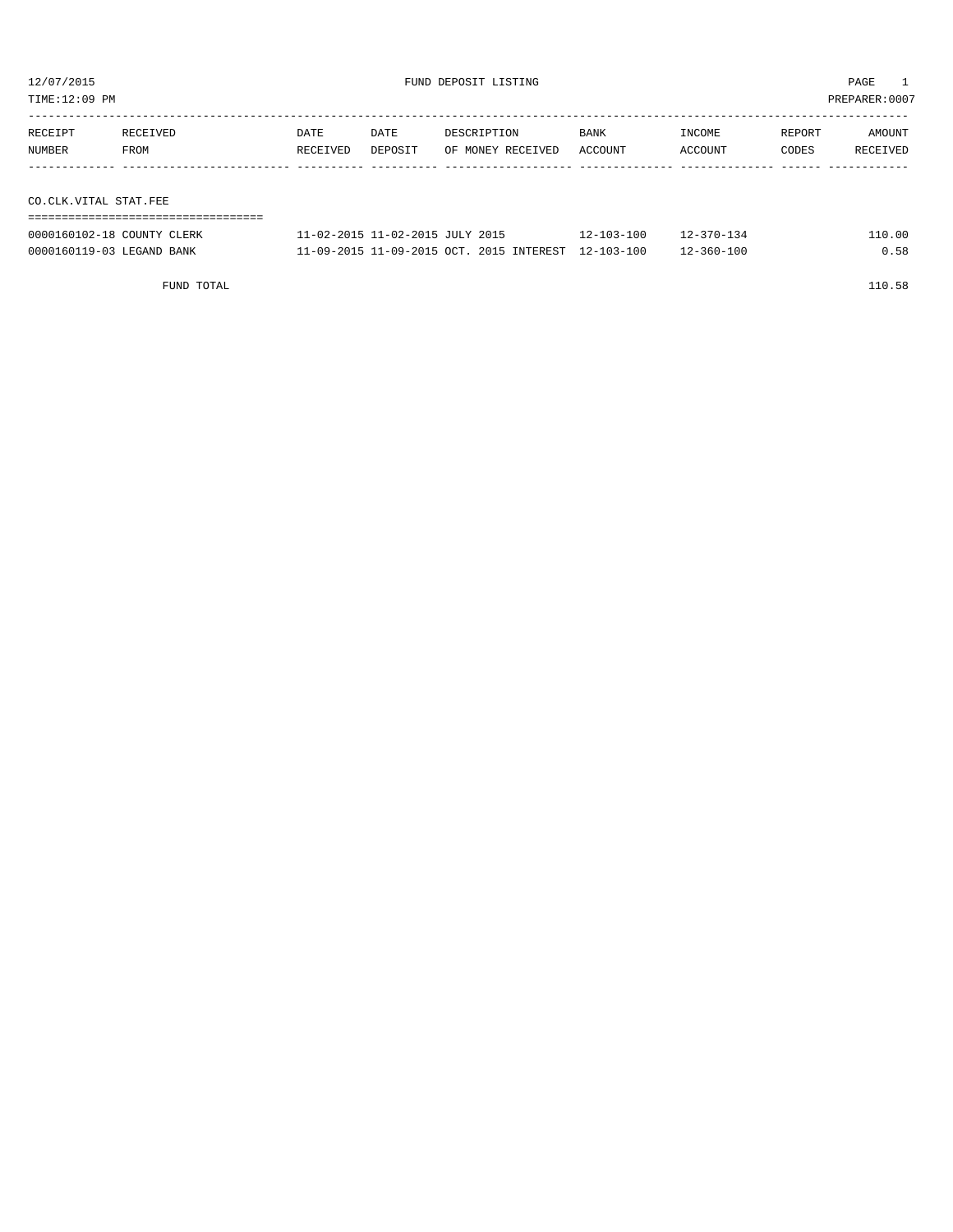12/07/2015 FUND DEPOSIT LISTING PAGE 1

| RECEIPT | RECEIVED | DATE            | DATE           | DESCRIPTION       | BANK    | INCOME  | REPORT | AMOUNT          |
|---------|----------|-----------------|----------------|-------------------|---------|---------|--------|-----------------|
| NUMBER  | FROM     | <b>RECEIVED</b> | <b>DEPOSTT</b> | OF MONEY RECEIVED | ACCOUNT | ACCOINT | CODES  | <b>RECEIVED</b> |
|         |          |                 |                |                   |         |         |        |                 |

BAIL BONDS TRUST FUND

| 0000160116-01 FANNIN COUNTY BAIL BONDS    11-06-2015    11-06-2015    BOND FEES |                                 | $13 - 103 - 113$ | $13 - 345 - 113$ | 60.00  |
|---------------------------------------------------------------------------------|---------------------------------|------------------|------------------|--------|
| 0000160117-01 DOC'S BAIL BONDS                                                  | 11-06-2015 11-06-2015 BOND FEES | $13 - 103 - 113$ | $13 - 345 - 113$ | 45.00  |
| 0000160118-01 CARPENTER'S BAIL BONDS                                            | 11-06-2015 11-06-2015 BOND FEES | $13 - 103 - 113$ | $13 - 345 - 113$ | 120.00 |

FUND TOTAL 225.00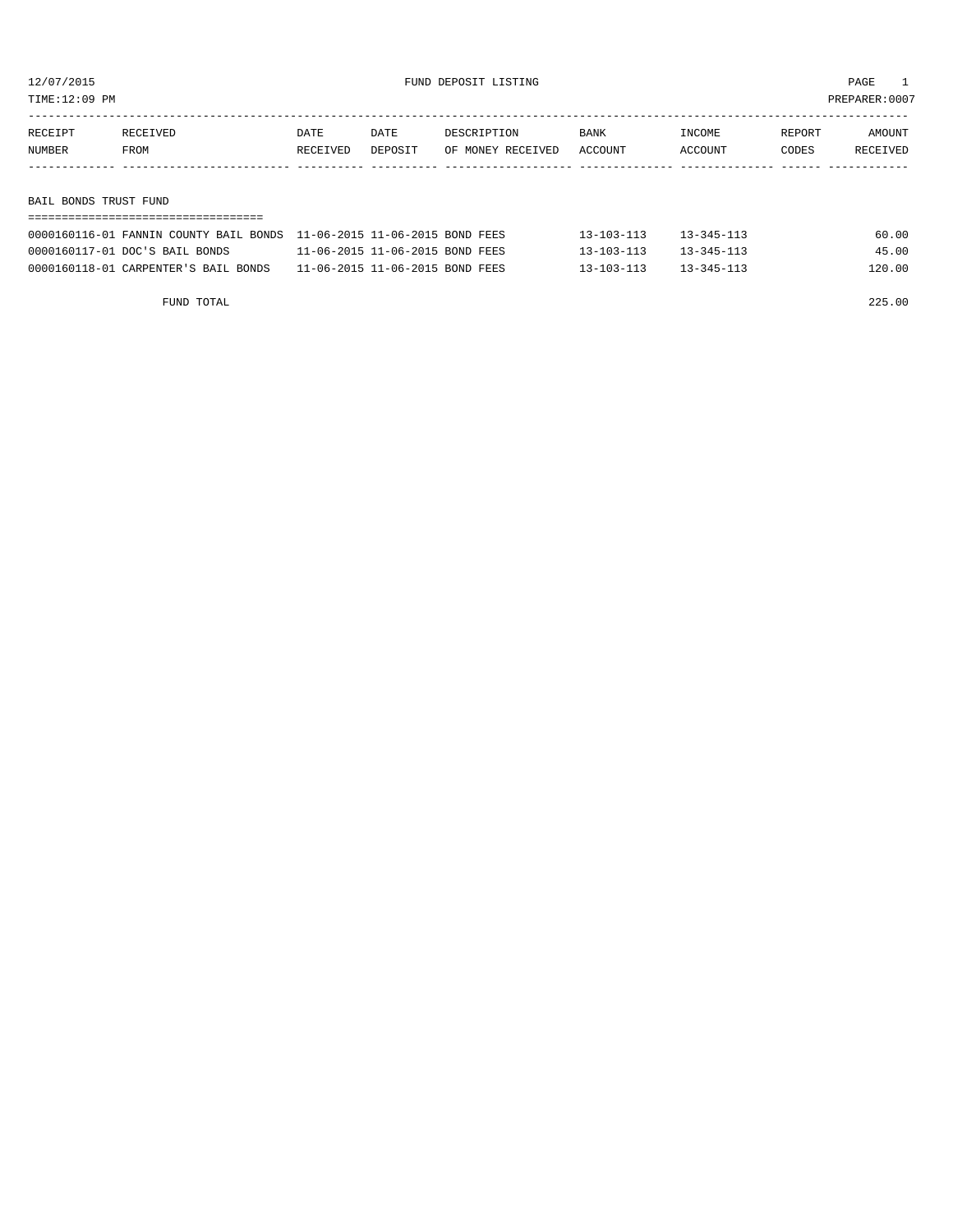| TIME:12:09 PM |          |          |         |                   |         |         |        | PREPARER:0007 |
|---------------|----------|----------|---------|-------------------|---------|---------|--------|---------------|
| RECEIPT       | RECEIVED | DATE     | DATE    | DESCRIPTION       | BANK    | INCOME  | REPORT | AMOUNT        |
| NUMBER        | FROM     | RECEIVED | DEPOSIT | OF MONEY RECEIVED | ACCOUNT | ACCOUNT | CODES  | RECEIVED      |
|               |          |          |         |                   |         |         |        |               |
|               |          |          |         |                   |         |         |        |               |

PROBATE JUDGES EDUCATION

|                                       |  |  |  |  |  |  |  |  |  |  |  |  |  |  |  |  | -------------------------------------- |
|---------------------------------------|--|--|--|--|--|--|--|--|--|--|--|--|--|--|--|--|----------------------------------------|
| ------------------------------------- |  |  |  |  |  |  |  |  |  |  |  |  |  |  |  |  |                                        |
|                                       |  |  |  |  |  |  |  |  |  |  |  |  |  |  |  |  |                                        |
|                                       |  |  |  |  |  |  |  |  |  |  |  |  |  |  |  |  |                                        |
|                                       |  |  |  |  |  |  |  |  |  |  |  |  |  |  |  |  |                                        |

| 0000160102-19 COUNTY CLERK | 11-02-2015 11-02-2015 JULY 2015 | $17 - 103 - 100$ | 17-340-131 | 50.10 |
|----------------------------|---------------------------------|------------------|------------|-------|
|                            |                                 |                  |            |       |

FUND TOTAL 50.10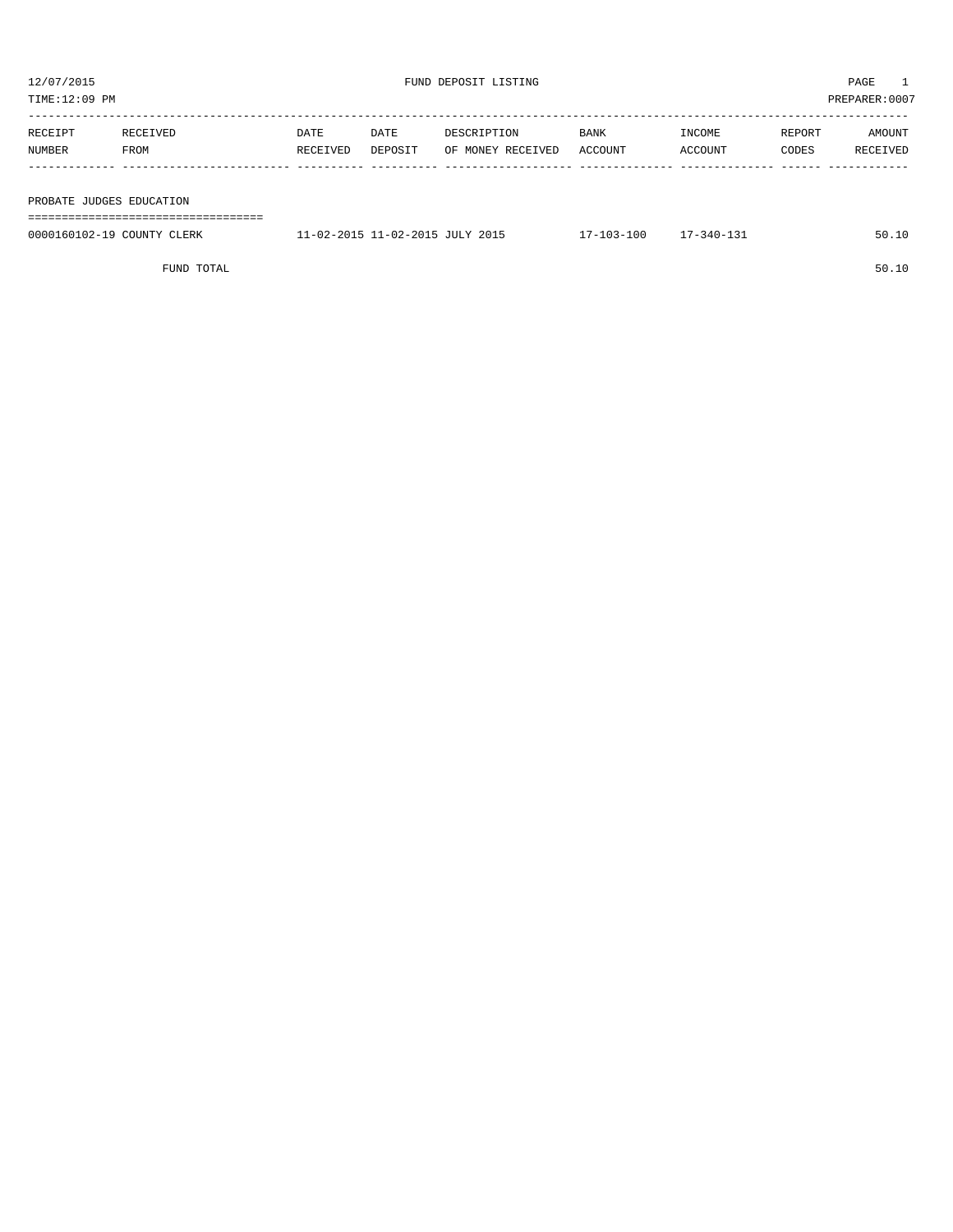| TIME:12:09 PM     |                        |                  |                 |                                  |                 |                   |                 | PREPARER:0007      |  |
|-------------------|------------------------|------------------|-----------------|----------------------------------|-----------------|-------------------|-----------------|--------------------|--|
| RECEIPT<br>NUMBER | RECEIVED<br>FROM       | DATE<br>RECEIVED | DATE<br>DEPOSIT | DESCRIPTION<br>OF MONEY RECEIVED | BANK<br>ACCOUNT | INCOME<br>ACCOUNT | REPORT<br>CODES | AMOUNT<br>RECEIVED |  |
|                   |                        |                  |                 |                                  |                 |                   |                 |                    |  |
|                   | CO.CLERK RECORD MNGMT. |                  |                 |                                  |                 |                   |                 |                    |  |
|                   |                        |                  |                 |                                  |                 |                   |                 |                    |  |

| 0000160102-20 COUNTY CLERK | 11-02-2015 11-02-2015 JULY 2015                     | $18 - 103 - 100$ | $18 - 370 - 133$ | 5,739.69 |
|----------------------------|-----------------------------------------------------|------------------|------------------|----------|
| 0000160119-04 LEGAND BANK  | 11-09-2015 11-09-2015 OCT. 2015 INTEREST 18-103-100 |                  | $18 - 360 - 100$ | 73       |

FUND TOTAL  $5,741.42$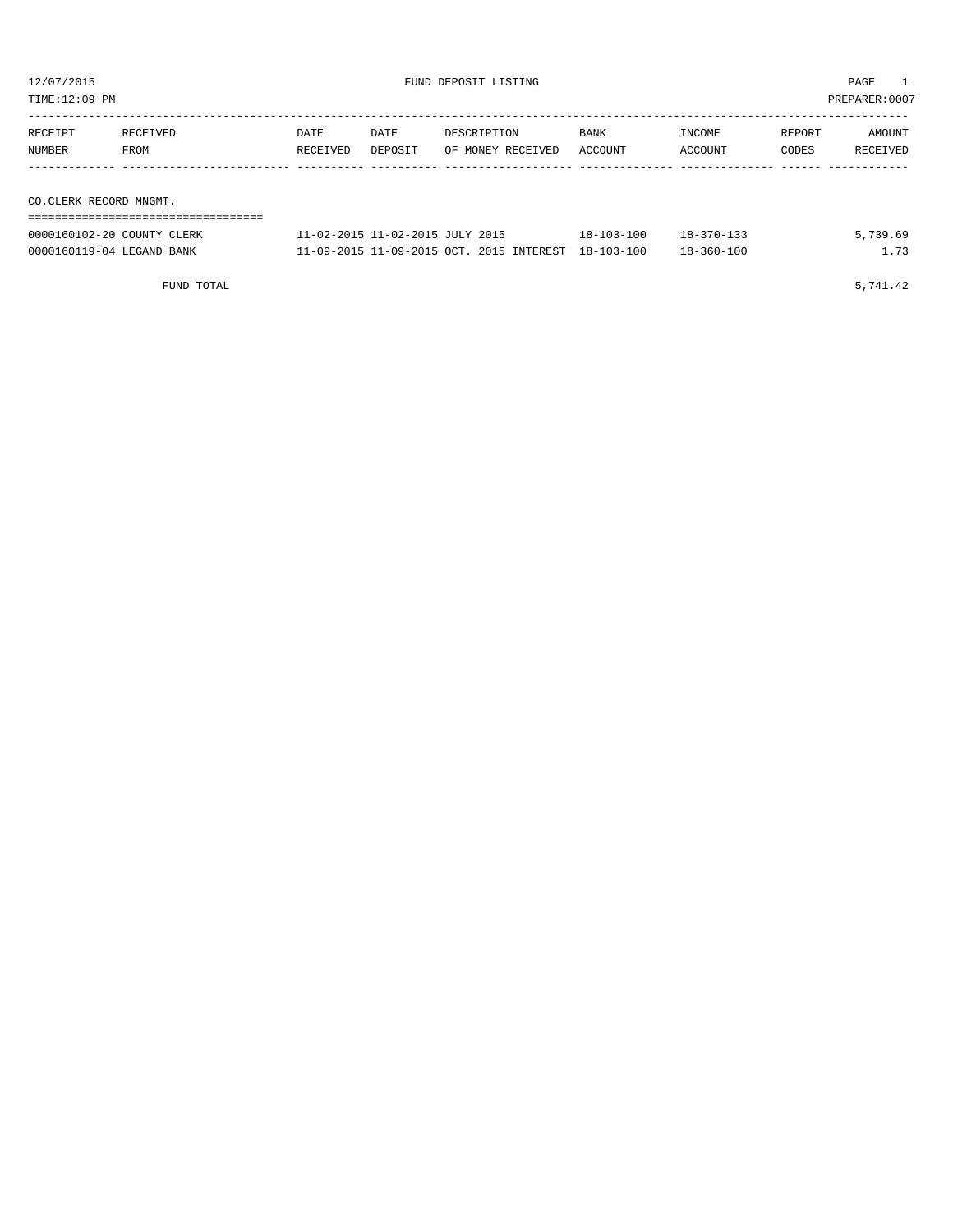TIME:12:09 PM PREPARER:0007

| RECEIPT                 | RECEIVED | DATE     | DATE    | DESCRIPTION       | <b>BANK</b> | INCOME  | REPORT | AMOUNT   |
|-------------------------|----------|----------|---------|-------------------|-------------|---------|--------|----------|
| <b>NUMBER</b>           | FROM     | RECEIVED | DEPOSIT | OF MONEY RECEIVED | ACCOUNT     | ACCOUNT | CODES  | RECEIVED |
|                         |          |          |         |                   |             |         |        |          |
|                         |          |          |         |                   |             |         |        |          |
| DIST.CLK.RECORDS MNGMT. |          |          |         |                   |             |         |        |          |

| 0000160110-16 DISTRICT CLERK | 11-06-2015 11-06-2015 SEPT. 1-30, 2015              | 19-103-100       | 19-370-136 | 236.82 |
|------------------------------|-----------------------------------------------------|------------------|------------|--------|
| 0000160119-05 LEGAND BANK    | 11-09-2015 11-09-2015 OCT. 2015 INTEREST 19-103-100 |                  | 19-360-100 | 0.30   |
| 0000160145-15 DISTRICT CLERK | 11-19-2015 11-19-2015 OCT. 1-31, 2015               | $19 - 103 - 100$ | 19-370-136 | 325.05 |

FUND TOTAL 562.17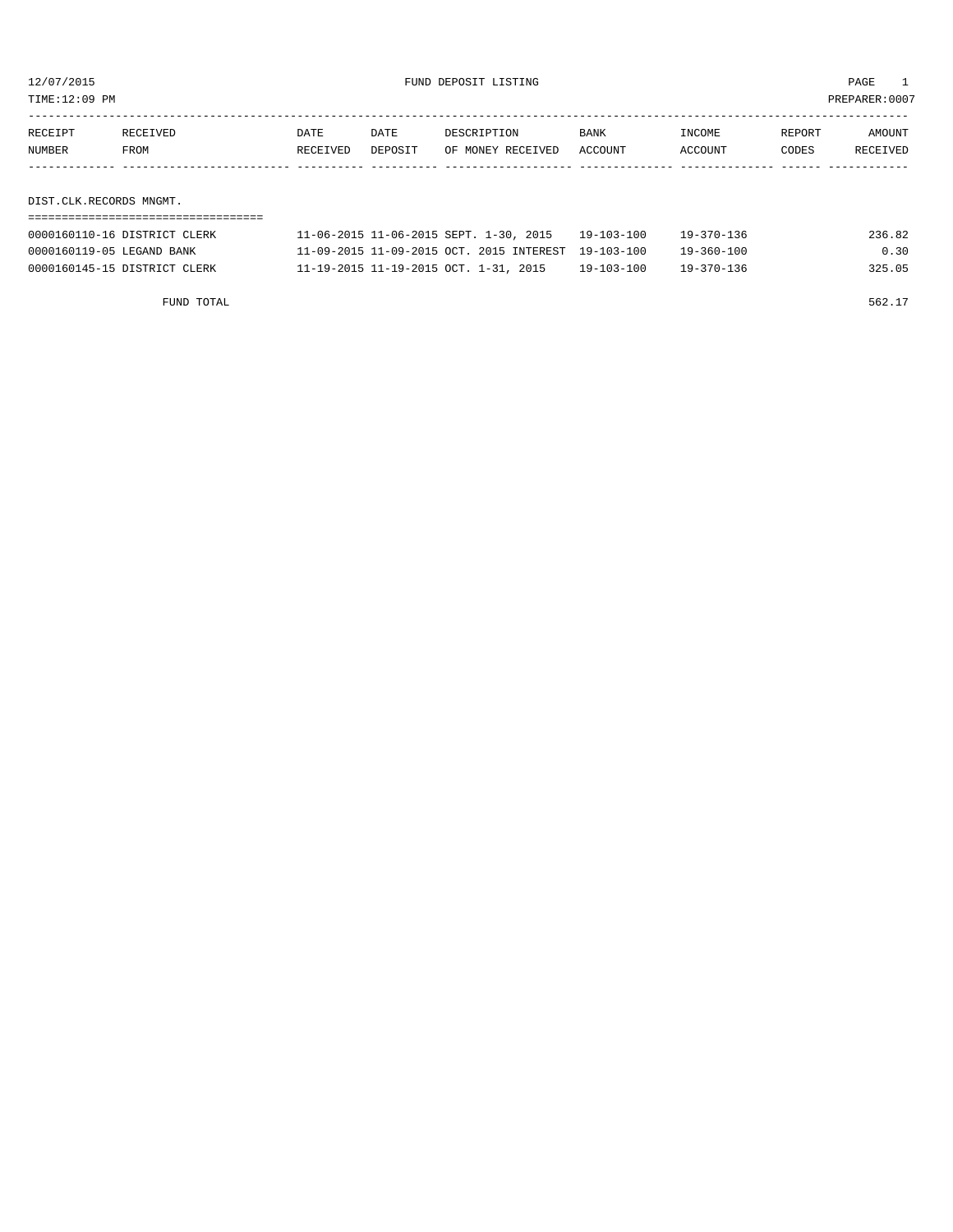TIME:12:09 PM PREPARER:0007

| RECEIPT | <b>RECEIVED</b> | DATE     | DATE    | DESCRIPTION       | <b>BANK</b> | INCOME         | REPORT | AMOUNT   |
|---------|-----------------|----------|---------|-------------------|-------------|----------------|--------|----------|
| NUMBER  | FROM            | RECEIVED | DEPOSIT | OF MONEY RECEIVED | ACCOUNT     | <b>ACCOUNT</b> | CODES  | RECEIVED |
|         |                 |          |         |                   |             |                |        |          |

COUNTY OFFICES REC.MNGMT.

| 0000160102-21 COUNTY CLERK   | 11-02-2015 11-02-2015 JULY 2015                     | $20 - 103 - 100$ | 20-370-135       | 863.37 |
|------------------------------|-----------------------------------------------------|------------------|------------------|--------|
| 0000160110-17 DISTRICT CLERK | 11-06-2015 11-06-2015 SEPT. 1-30, 2015              | $20 - 103 - 100$ | $20 - 370 - 135$ | 510.07 |
| 0000160119-06 LEGAND BANK    | 11-09-2015 11-09-2015 OCT. 2015 INTEREST 20-103-100 |                  | $20 - 360 - 100$ | 4.04   |
| 0000160145-16 DISTRICT CLERK | 11-19-2015 11-19-2015 OCT. 1-31, 2015               | $20 - 103 - 100$ | $20 - 370 - 135$ | 746.58 |

FUND TOTAL 2,124.06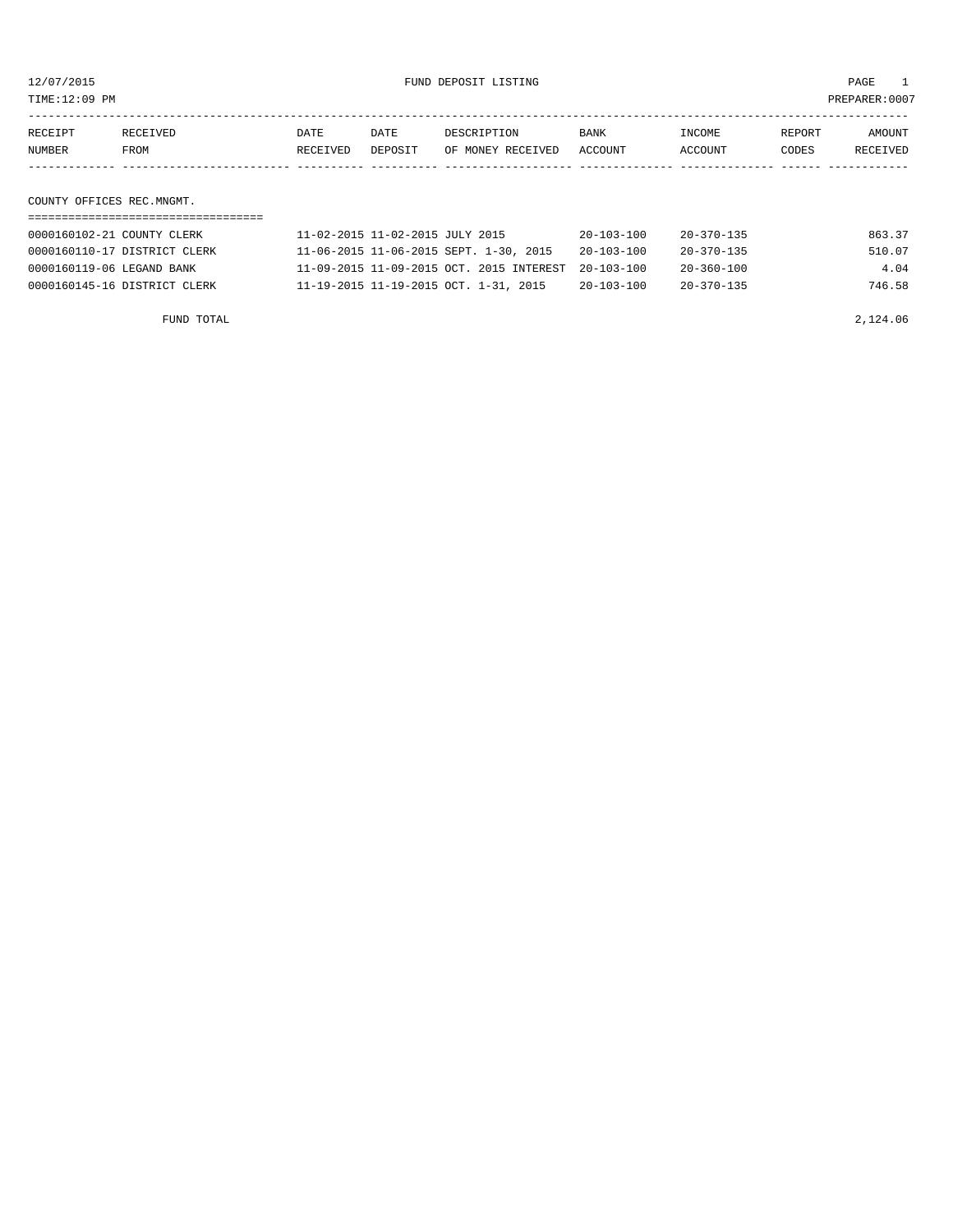12/07/2015 FUND DEPOSIT LISTING PAGE 1

| RECEIPT | RECEIVED | DATE     | DATE    | DESCRIPTION       | <b>BANK</b> | INCOME  | REPORT | AMOUNT   |
|---------|----------|----------|---------|-------------------|-------------|---------|--------|----------|
| NUMBER  | FROM     | RECEIVED | DEPOSIT | OF MONEY RECEIVED | ACCOUNT     | ACCOUNT | CODES  | RECEIVED |
|         |          |          |         |                   |             |         |        |          |

FANNIN CO. R & B #1 FUND

| ====================================                                                         |                                                      |                  |                  |          |
|----------------------------------------------------------------------------------------------|------------------------------------------------------|------------------|------------------|----------|
| 0000160096-02 TEXPOOL                                                                        | 11-02-2015 11-02-2015 OCT. 2015 INTEREST             | 21-103-175       | $21 - 360 - 100$ | 1.40     |
| 0000160102-23 COUNTY CLERK                                                                   | 11-02-2015 11-02-2015 JULY 2015                      | $21 - 103 - 100$ | $21 - 350 - 403$ | 955.03   |
| 0000160104-03 UPPER TRINITY REGIONAL                                                         | 11-02-2015 11-02-2015 LAKE RALPH HALL 201 21-103-100 |                  | $21 - 318 - 121$ | 884.17   |
| 0000160106-02 APPRAISAL DISTRICT                                                             | 11-05-2015 11-05-2015 TAXES                          | $21 - 103 - 100$ | $21 - 310 - 110$ | 6,848.31 |
| 0000160106-07 APPRAISAL DISTRICT                                                             | 11-05-2015 11-05-2015 TAXES                          | $21 - 103 - 100$ | $21 - 310 - 120$ | 739.68   |
| 0000160109-02 COMPTROLLER - STATE FISCA 11-06-2015 11-06-2015 OCT. 2015 LOCAL SAL 21-103-100 |                                                      |                  | $21 - 318 - 160$ | 3,760.71 |
| 0000160110-20 DISTRICT CLERK                                                                 | 11-06-2015 11-06-2015 SEPT. 1-30, 2015               | $21 - 103 - 100$ | $21 - 350 - 450$ | 1,270.42 |
| 0000160114-02 TAX A/C                                                                        | 11-06-2015 11-06-2015 WEEK 10/30/15                  | $21 - 103 - 100$ | $21 - 321 - 300$ | 1,243.18 |
| 0000160119-07 LEGAND BANK                                                                    | 11-09-2015 11-09-2015 OCT. 2015 INTEREST             | $21 - 103 - 100$ | $21 - 360 - 100$ | 12.63    |
| 0000160122-01 CITY OF SAVOY                                                                  | 11-10-2015 11-10-2015 CULVERT                        | $21 - 103 - 100$ | $21 - 370 - 145$ | 366.00   |
| 0000160127-03 APPRAISAL DISTRICT                                                             | 11-13-2015 11-13-2015 TAXES                          | $21 - 103 - 100$ | $21 - 310 - 110$ | 5,357.66 |
| 0000160127-08 APPRAISAL DISTRICT                                                             | 11-13-2015 11-13-2015 TAXES                          | $21 - 103 - 100$ | $21 - 310 - 120$ | 239.50   |
| 0000160140-01 DOUGLAS BRINLEE                                                                | 11-16-2015 11-16-2015 CULVERT                        | $21 - 103 - 100$ | $21 - 370 - 145$ | 187.50   |
| 0000160143-02 APPRAISAL DISTRICT                                                             | 11-18-2015 11-18-2015 TAXES                          | $21 - 103 - 100$ | $21 - 310 - 110$ | 5,110.45 |
| 0000160143-07 APPRAISAL DISTRICT                                                             | 11-18-2015 11-18-2015 TAXES                          | $21 - 103 - 100$ | $21 - 310 - 120$ | 175.39   |
| 0000160145-19 DISTRICT CLERK                                                                 | 11-19-2015 11-19-2015 OCT. 1-31, 2015                | $21 - 103 - 100$ | $21 - 350 - 450$ | 885.55   |
| 0000160147-02 TAX A/C                                                                        | 11-19-2015 11-19-2015 WEEK OF 11/19/15               | $21 - 103 - 100$ | $21 - 321 - 300$ | 1,033.27 |
| 0000160149-02 TAX A/C                                                                        | 11-19-2015 11-19-2015 WEEK OF 11/06/15               | $21 - 103 - 100$ | $21 - 321 - 300$ | 1,153.51 |
| 0000160150-02 TAX A/C                                                                        | 11-19-2015 11-19-2015 WEEK 11/06/15                  | $21 - 103 - 100$ | $21 - 321 - 300$ | 4.08     |
| 0000160152-02 TAX A/C                                                                        | 11-19-2015 11-19-2015 WEEK OF 10/23/15               | $21 - 103 - 100$ | $21 - 321 - 300$ | 10.19    |
| 0000160157-01 DUSTY BAKER                                                                    | 11-20-2015 11-20-2015 CULVERTS                       | $21 - 103 - 100$ | $21 - 370 - 145$ | 1,141.00 |
| 0000160162-03 APPRAISAL DISTRICT                                                             | 11-24-2015 11-24-2015 TAXES                          | $21 - 103 - 100$ | $21 - 310 - 110$ | 4,304.58 |
| 0000160162-08 APPRAISAL DISTRICT                                                             | 11-24-2015 11-24-2015 TAXES                          | $21 - 103 - 100$ | $21 - 310 - 120$ | 322.84   |
| 0000160169-02 TAX A/C                                                                        | 11-30-2015 11-30-2015 WEEK OF 11/27/15               | $21 - 103 - 100$ | $21 - 321 - 300$ | 1,074.03 |

FUND TOTAL 37,081.08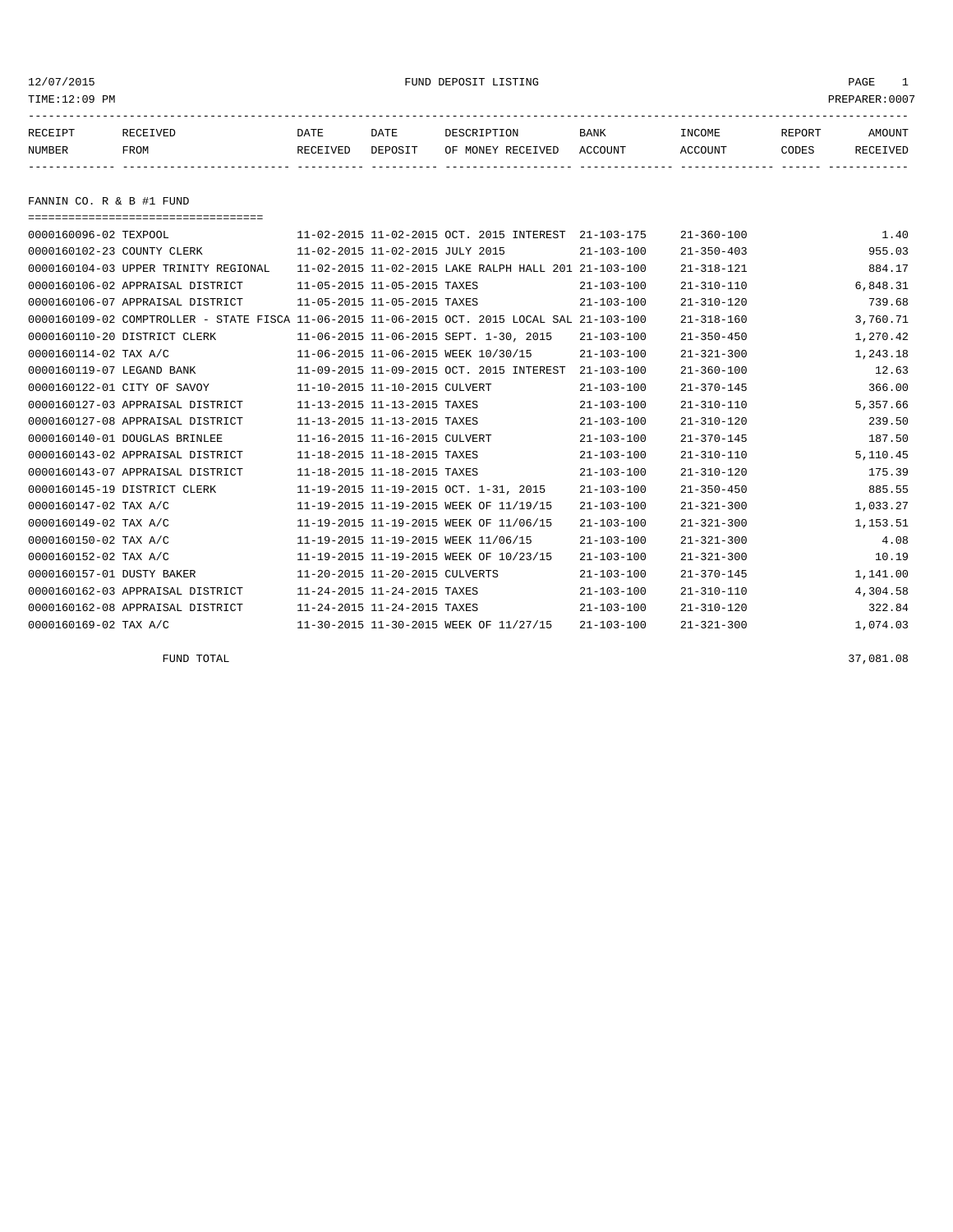12/07/2015 FUND DEPOSIT LISTING PAGE 1

| RECEIPT | RECEIVED | DATE     | DATE    | DESCRIPTION       | BANK    | INCOME  | REPORT | AMOUNT   |
|---------|----------|----------|---------|-------------------|---------|---------|--------|----------|
| NUMBER  | FROM     | RECEIVED | DEPOSIT | OF MONEY RECEIVED | ACCOUNT | ACCOUNT | CODES  | RECEIVED |
|         |          |          |         |                   |         |         |        |          |

FANNIN CO. R & B #2 FUND

| ===================================== |                                                                                              |                  |                  |          |
|---------------------------------------|----------------------------------------------------------------------------------------------|------------------|------------------|----------|
| 0000160096-03 TEXPOOL                 | 11-02-2015 11-02-2015 OCT. 2015 INTEREST                                                     | $22 - 103 - 175$ | $22 - 360 - 100$ | 12.52    |
| 0000160102-24 COUNTY CLERK            | 11-02-2015 11-02-2015 JULY 2015                                                              | $22 - 103 - 100$ | $22 - 350 - 403$ | 1,023.22 |
| 0000160104-04 UPPER TRINITY REGIONAL  | 11-02-2015 11-02-2015 LAKE RALPH HALL 201 22-103-100                                         |                  | $22 - 318 - 121$ | 1,029.94 |
| 0000160106-03 APPRAISAL DISTRICT      | 11-05-2015 11-05-2015 TAXES                                                                  | $22 - 103 - 100$ | $22 - 310 - 110$ | 7,977.37 |
| 0000160106-08 APPRAISAL DISTRICT      | 11-05-2015 11-05-2015 TAXES                                                                  | $22 - 103 - 100$ | $22 - 310 - 120$ | 861.63   |
|                                       | 0000160109-03 COMPTROLLER - STATE FISCA 11-06-2015 11-06-2015 OCT. 2015 LOCAL SAL 22-103-100 |                  | $22 - 318 - 160$ | 4,380.72 |
| 0000160110-21 DISTRICT CLERK          | 11-06-2015 11-06-2015 SEPT. 1-30, 2015                                                       | $22 - 103 - 100$ | $22 - 350 - 450$ | 1,361.13 |
| 0000160114-03 TAX A/C                 | 11-06-2015 11-06-2015 WEEK 10/30/15                                                          | $22 - 103 - 100$ | $22 - 321 - 300$ | 1,448.14 |
| 0000160119-08 LEGAND BANK             | 11-09-2015 11-09-2015 OCT. 2015 INTEREST                                                     | $22 - 103 - 100$ | $22 - 360 - 100$ | 5.90     |
| 0000160127-04 APPRAISAL DISTRICT      | 11-13-2015 11-13-2015 TAXES                                                                  | $22 - 103 - 100$ | $22 - 310 - 110$ | 6,240.96 |
| 0000160127-09 APPRAISAL DISTRICT      | 11-13-2015 11-13-2015 TAXES                                                                  | $22 - 103 - 100$ | $22 - 310 - 120$ | 278.98   |
| 0000160143-03 APPRAISAL DISTRICT      | 11-18-2015 11-18-2015 TAXES                                                                  | $22 - 103 - 100$ | $22 - 310 - 110$ | 5,953.00 |
| 0000160143-08 APPRAISAL DISTRICT      | 11-18-2015 11-18-2015 TAXES                                                                  | $22 - 103 - 100$ | $22 - 310 - 120$ | 204.31   |
| 0000160145-20 DISTRICT CLERK          | 11-19-2015 11-19-2015 OCT. 1-31, 2015                                                        | $22 - 103 - 100$ | $22 - 350 - 450$ | 1,031.54 |
| 0000160147-03 TAX A/C                 | 11-19-2015 11-19-2015 WEEK OF 11/19/15                                                       | $22 - 103 - 100$ | $22 - 321 - 300$ | 1,203.62 |
| 0000160149-03 TAX A/C                 | 11-19-2015 11-19-2015 WEEK OF 11/06/15                                                       | $22 - 103 - 100$ | $22 - 321 - 300$ | 1,343.68 |
| 0000160150-03 TAX A/C                 | 11-19-2015 11-19-2015 WEEK 11/06/15                                                          | $22 - 103 - 100$ | $22 - 321 - 300$ | 4.75     |
| 0000160152-03 TAX A/C                 | 11-19-2015 11-19-2015 WEEK OF 10/23/15                                                       | $22 - 103 - 100$ | $22 - 321 - 300$ | 11.87    |
| 0000160162-04 APPRAISAL DISTRICT      | 11-24-2015 11-24-2015 TAXES                                                                  | $22 - 103 - 100$ | $22 - 310 - 110$ | 5,014.27 |
| 0000160162-09 APPRAISAL DISTRICT      | 11-24-2015 11-24-2015 TAXES                                                                  | $22 - 103 - 100$ | $22 - 310 - 120$ | 376.07   |
| 0000160169-03 TAX A/C                 | 11-30-2015 11-30-2015 WEEK OF 11/27/15                                                       | $22 - 103 - 100$ | $22 - 321 - 300$ | 1,251.10 |

FUND TOTAL  $41,014.72$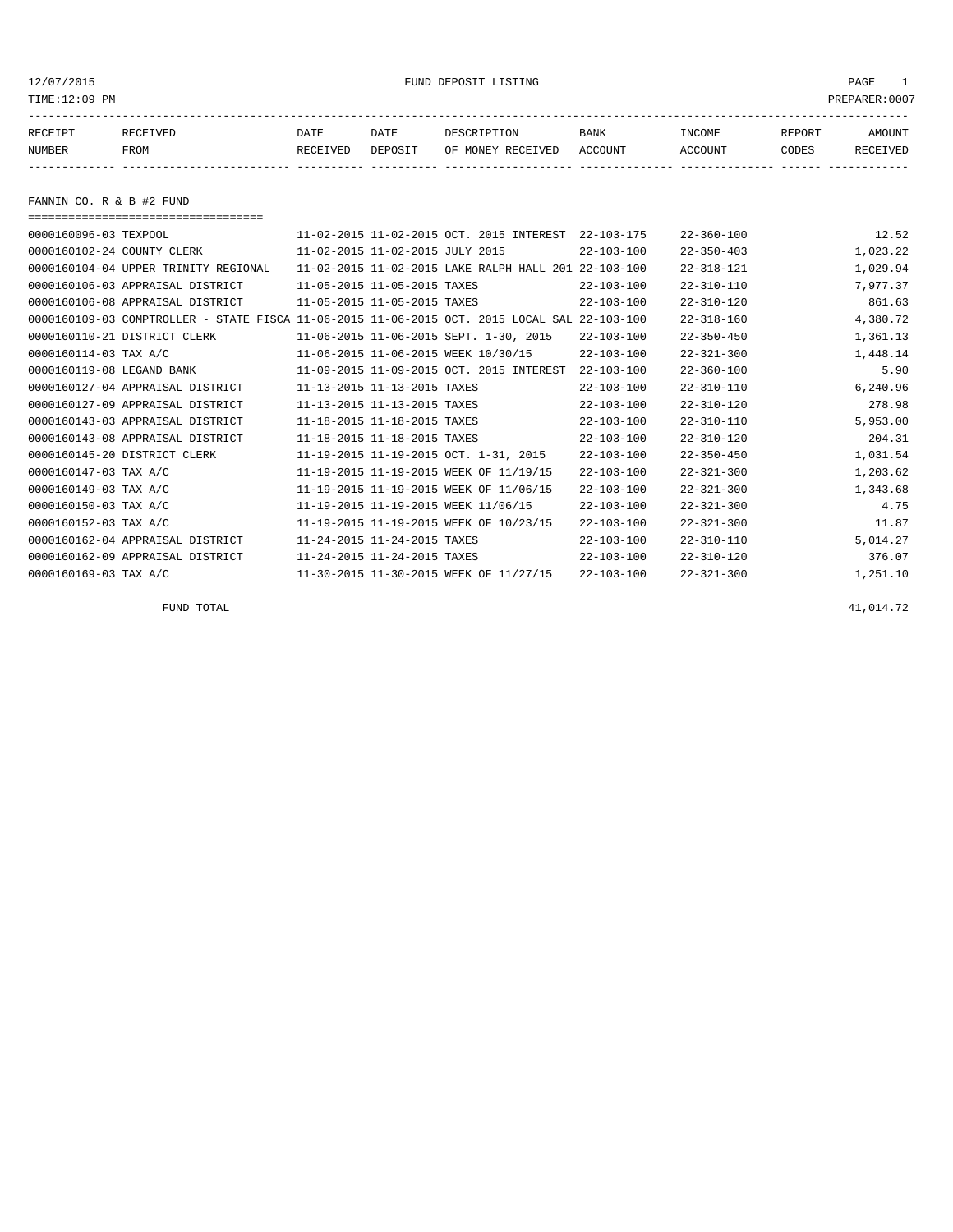12/07/2015 FUND DEPOSIT LISTING PAGE 1

| RECEIPT | RECEIVED | DATE     | DATE    | DESCRIPTION       | <b>BANK</b> | INCOME  | REPORT | AMOUNT   |
|---------|----------|----------|---------|-------------------|-------------|---------|--------|----------|
| NUMBER  | FROM     | RECEIVED | DEPOSIT | OF MONEY RECEIVED | ACCOUNT     | ACCOUNT | CODES  | RECEIVED |
|         |          |          |         |                   |             |         |        |          |

FANNIN CO. R & B #3 FUND

| ===================================== |                                                                                              |                  |                  |           |
|---------------------------------------|----------------------------------------------------------------------------------------------|------------------|------------------|-----------|
| 0000160096-04 TEXPOOL                 | 11-02-2015 11-02-2015 OCT. 2015 INTEREST                                                     | $23 - 103 - 175$ | $23 - 360 - 100$ | 18.62     |
| 0000160102-25 COUNTY CLERK            | 11-02-2015 11-02-2015 JULY 2015                                                              | $23 - 103 - 100$ | $23 - 350 - 403$ | 1,546.12  |
| 0000160104-05 UPPER TRINITY REGIONAL  | 11-02-2015 11-02-2015 LAKE RALPH HALL 201                                                    | $23 - 103 - 100$ | $23 - 318 - 121$ | 1,544.90  |
| 0000160106-04 APPRAISAL DISTRICT      | 11-05-2015 11-05-2015 TAXES                                                                  | $23 - 103 - 100$ | $23 - 310 - 110$ | 11,966.06 |
| 0000160106-09 APPRAISAL DISTRICT      | 11-05-2015 11-05-2015 TAXES                                                                  | $23 - 103 - 100$ | $23 - 310 - 120$ | 1,292.44  |
|                                       | 0000160109-04 COMPTROLLER - STATE FISCA 11-06-2015 11-06-2015 OCT. 2015 LOCAL SAL 23-103-100 |                  | $23 - 318 - 160$ | 6,571.08  |
| 0000160110-22 DISTRICT CLERK          | 11-06-2015 11-06-2015 SEPT. 1-30, 2015                                                       | $23 - 103 - 100$ | $23 - 350 - 450$ | 2,056.71  |
| 0000160114-04 TAX A/C                 | 11-06-2015 11-06-2015 WEEK 10/30/15                                                          | $23 - 103 - 100$ | $23 - 321 - 300$ | 2,172.21  |
| 0000160119-09 LEGAND BANK             | 11-09-2015 11-09-2015 OCT. 2015 INTEREST                                                     | $23 - 103 - 100$ | $23 - 360 - 100$ | 12.93     |
| 0000160124-01 HONEY GROVE ISD         | 11-12-2015 11-12-2015 FUEL                                                                   | $23 - 103 - 100$ | $23 - 370 - 145$ | 65.39     |
| 0000160127-05 APPRAISAL DISTRICT      | 11-13-2015 11-13-2015 TAXES                                                                  | $23 - 103 - 100$ | $23 - 310 - 110$ | 9,361.45  |
| 0000160127-10 APPRAISAL DISTRICT      | 11-13-2015 11-13-2015 TAXES                                                                  | $23 - 103 - 100$ | $23 - 310 - 120$ | 418.47    |
| 0000160141-01 CITY OF HONEY GROVE     | 11-16-2015 11-16-2015 TIN HORNS                                                              | $23 - 103 - 100$ | $23 - 370 - 145$ | 1,213.00  |
| 0000160143-04 APPRAISAL DISTRICT      | 11-18-2015 11-18-2015 TAXES                                                                  | $23 - 103 - 100$ | $23 - 310 - 110$ | 8,929.50  |
| 0000160143-09 APPRAISAL DISTRICT      | 11-18-2015 11-18-2015 TAXES                                                                  | $23 - 103 - 100$ | $23 - 310 - 120$ | 306.46    |
| 0000160145-21 DISTRICT CLERK          | 11-19-2015 11-19-2015 OCT. 1-31, 2015                                                        | $23 - 103 - 100$ | $23 - 350 - 450$ | 1,547.31  |
| 0000160147-04 TAX A/C                 | 11-19-2015 11-19-2015 WEEK OF 11/19/15                                                       | $23 - 103 - 100$ | $23 - 321 - 300$ | 1,805.43  |
| 0000160149-04 TAX A/C                 | 11-19-2015 11-19-2015 WEEK OF 11/06/15                                                       | $23 - 103 - 100$ | $23 - 321 - 300$ | 2,015.53  |
| 0000160150-04 TAX A/C                 | 11-19-2015 11-19-2015 WEEK 11/06/15                                                          | $23 - 103 - 100$ | $23 - 321 - 300$ | 7.12      |
| 0000160152-04 TAX A/C                 | 11-19-2015 11-19-2015 WEEK OF 10/23/15                                                       | $23 - 103 - 100$ | $23 - 321 - 300$ | 17.80     |
| 0000160162-05 APPRAISAL DISTRICT      | 11-24-2015 11-24-2015 TAXES                                                                  | $23 - 103 - 100$ | $23 - 310 - 110$ | 7,521.39  |
| 0000160162-10 APPRAISAL DISTRICT      | 11-24-2015 11-24-2015 TAXES                                                                  | $23 - 103 - 100$ | $23 - 310 - 120$ | 564.10    |
| 0000160169-04 TAX A/C                 | 11-30-2015 11-30-2015 WEEK OF 11/27/15                                                       | $23 - 103 - 100$ | $23 - 321 - 300$ | 1,876.64  |

FUND TOTAL 62,830.66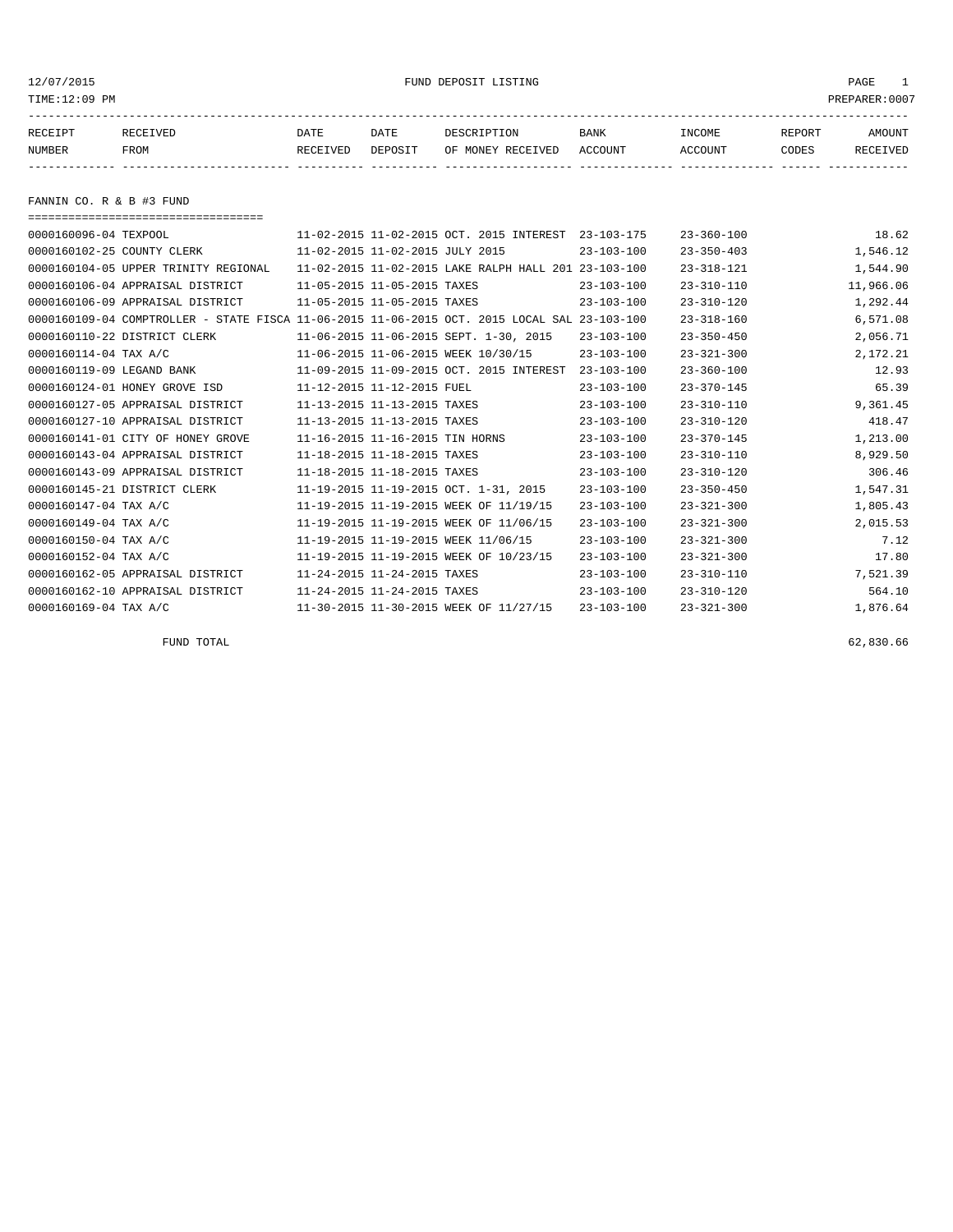#### 12/07/2015 FUND DEPOSIT LISTING PAGE 1

| RECEIPT | <b>RECEIVED</b> | DATE            | DATE    | DESCRIPTION       | <b>BANK</b> | INCOME  | REPORT | AMOUNT          |
|---------|-----------------|-----------------|---------|-------------------|-------------|---------|--------|-----------------|
| NUMBER  | FROM            | <b>RECEIVED</b> | DEPOSIT | OF MONEY RECEIVED | ACCOUNT     | ACCOUNT | CODES  | <b>RECEIVED</b> |
|         |                 |                 |         |                   |             |         |        |                 |

FANNIN CO. R & B #4 FUND

| ====================================                                                         |                                |                                                      |                  |                  |          |
|----------------------------------------------------------------------------------------------|--------------------------------|------------------------------------------------------|------------------|------------------|----------|
| 0000160096-05 TEXPOOL                                                                        |                                | 11-02-2015 11-02-2015 OCT. 2015 INTEREST             | $24 - 103 - 175$ | $24 - 360 - 100$ | 10.37    |
| 0000160097-01 JOHN W. BABERS                                                                 | 11-02-2015 11-02-2015 CULVERTS |                                                      | $24 - 103 - 100$ | $24 - 370 - 145$ | 637.50   |
| 0000160098-01 RONNIE KNIGHT                                                                  | 11-02-2015 11-02-2015 CULVERT  |                                                      | $24 - 103 - 100$ | $24 - 370 - 145$ | 337.50   |
| 0000160102-26 COUNTY CLERK                                                                   |                                | 11-02-2015 11-02-2015 JULY 2015                      | $24 - 103 - 100$ | $24 - 350 - 403$ | 818.67   |
| 0000160104-06 UPPER TRINITY REGIONAL                                                         |                                | 11-02-2015 11-02-2015 LAKE RALPH HALL 201 24-103-100 |                  | $24 - 318 - 121$ | 879.39   |
| 0000160106-05 APPRAISAL DISTRICT                                                             | 11-05-2015 11-05-2015 TAXES    |                                                      | $24 - 103 - 100$ | $24 - 310 - 110$ | 6,811.35 |
| 0000160106-10 APPRAISAL DISTRICT                                                             | 11-05-2015 11-05-2015 TAXES    |                                                      | $24 - 103 - 100$ | $24 - 310 - 120$ | 735.69   |
| 0000160109-05 COMPTROLLER - STATE FISCA 11-06-2015 11-06-2015 OCT. 2015 LOCAL SAL 24-103-100 |                                |                                                      |                  | $24 - 318 - 160$ | 3,740.41 |
| 0000160110-23 DISTRICT CLERK                                                                 |                                | 11-06-2015 11-06-2015 SEPT. 1-30, 2015               | $24 - 103 - 100$ | $24 - 350 - 450$ | 1,089.02 |
| 0000160114-05 TAX A/C                                                                        |                                | 11-06-2015 11-06-2015 WEEK 10/30/15                  | $24 - 103 - 100$ | $24 - 321 - 300$ | 1,236.47 |
| 0000160119-10 LEGAND BANK                                                                    |                                | 11-09-2015 11-09-2015 OCT. 2015 INTEREST             | $24 - 103 - 100$ | $24 - 360 - 100$ | 5.37     |
| 0000160127-06 APPRAISAL DISTRICT                                                             | 11-13-2015 11-13-2015 TAXES    |                                                      | $24 - 103 - 100$ | $24 - 310 - 110$ | 5,328.74 |
| 0000160127-11 APPRAISAL DISTRICT                                                             | 11-13-2015 11-13-2015 TAXES    |                                                      | $24 - 103 - 100$ | $24 - 310 - 120$ | 238.21   |
| 0000160132-01 ALLEN K. CLARK                                                                 |                                | 11-16-2015 11-16-2015 TIN HORN                       | $24 - 103 - 100$ | $24 - 370 - 145$ | 187.50   |
| 0000160143-05 APPRAISAL DISTRICT                                                             | 11-18-2015 11-18-2015 TAXES    |                                                      | $24 - 103 - 100$ | $24 - 310 - 110$ | 5,082.87 |
| 0000160143-10 APPRAISAL DISTRICT                                                             | 11-18-2015 11-18-2015 TAXES    |                                                      | $24 - 103 - 100$ | $24 - 310 - 120$ | 174.45   |
| 0000160145-22 DISTRICT CLERK                                                                 |                                | 11-19-2015 11-19-2015 OCT. 1-31, 2015                | $24 - 103 - 100$ | $24 - 350 - 450$ | 880.76   |
| 0000160147-05 TAX A/C                                                                        |                                | 11-19-2015 11-19-2015 WEEK OF 11/19/15               | $24 - 103 - 100$ | $24 - 321 - 300$ | 1,027.68 |
| 0000160149-05 TAX A/C                                                                        |                                | 11-19-2015 11-19-2015 WEEK OF 11/06/15               | $24 - 103 - 100$ | $24 - 321 - 300$ | 1,147.28 |
| 0000160150-05 TAX A/C                                                                        |                                | 11-19-2015 11-19-2015 WEEK 11/06/15                  | $24 - 103 - 100$ | $24 - 321 - 300$ | 4.05     |
| 0000160152-05 TAX A/C                                                                        |                                | 11-19-2015 11-19-2015 WEEK OF 10/23/15               | $24 - 103 - 100$ | $24 - 321 - 300$ | 10.14    |
| 0000160162-06 APPRAISAL DISTRICT                                                             | 11-24-2015 11-24-2015 TAXES    |                                                      | $24 - 103 - 100$ | $24 - 310 - 110$ | 4,281.34 |
| 0000160162-11 APPRAISAL DISTRICT                                                             | 11-24-2015 11-24-2015 TAXES    |                                                      | $24 - 103 - 100$ | $24 - 310 - 120$ | 321.10   |
| 0000160169-05 TAX A/C                                                                        |                                | 11-30-2015 11-30-2015 WEEK OF 11/27/15               | $24 - 103 - 100$ | $24 - 321 - 300$ | 1,068.23 |

FUND TOTAL 36,054.09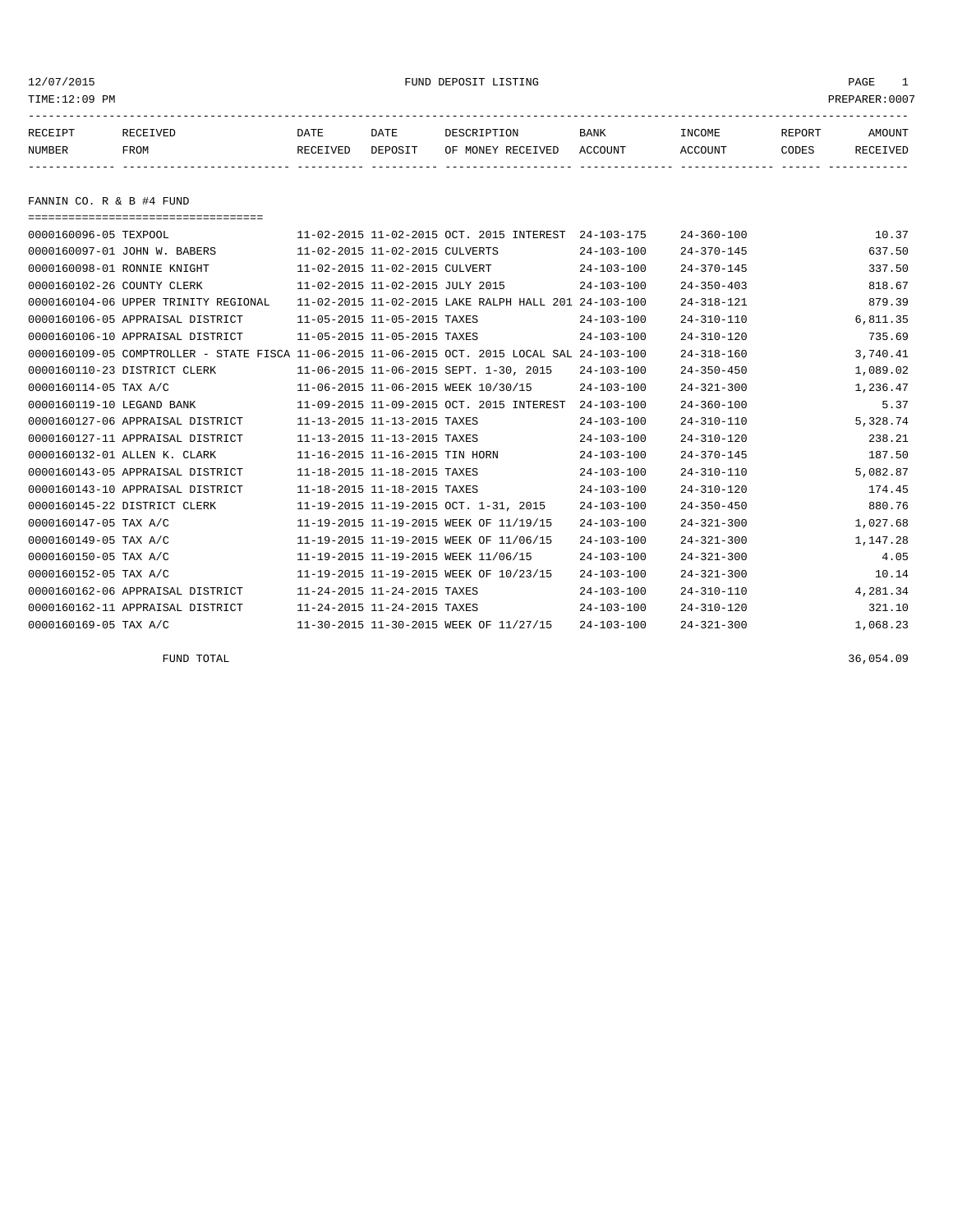| TIME:12:09 PM |                           |          |         |                   |         |         |        | PREPARER: 0007 |  |
|---------------|---------------------------|----------|---------|-------------------|---------|---------|--------|----------------|--|
|               |                           |          |         |                   |         |         |        |                |  |
| RECEIPT       | RECEIVED                  | DATE     | DATE    | DESCRIPTION       | BANK    | INCOME  | REPORT | AMOUNT         |  |
| NUMBER        | FROM                      | RECEIVED | DEPOSIT | OF MONEY RECEIVED | ACCOUNT | ACCOUNT | CODES  | RECEIVED       |  |
|               |                           |          |         |                   |         |         |        |                |  |
|               |                           |          |         |                   |         |         |        |                |  |
|               | J.P.#1 JUST.CT.TECHNOLOGY |          |         |                   |         |         |        |                |  |
|               |                           |          |         |                   |         |         |        |                |  |

0000160119-11 LEGAND BANK 11-09-2015 11-09-2015 OCT. 2015 INTEREST 26-103-100 26-360-100 3.03

FUND TOTAL 3.03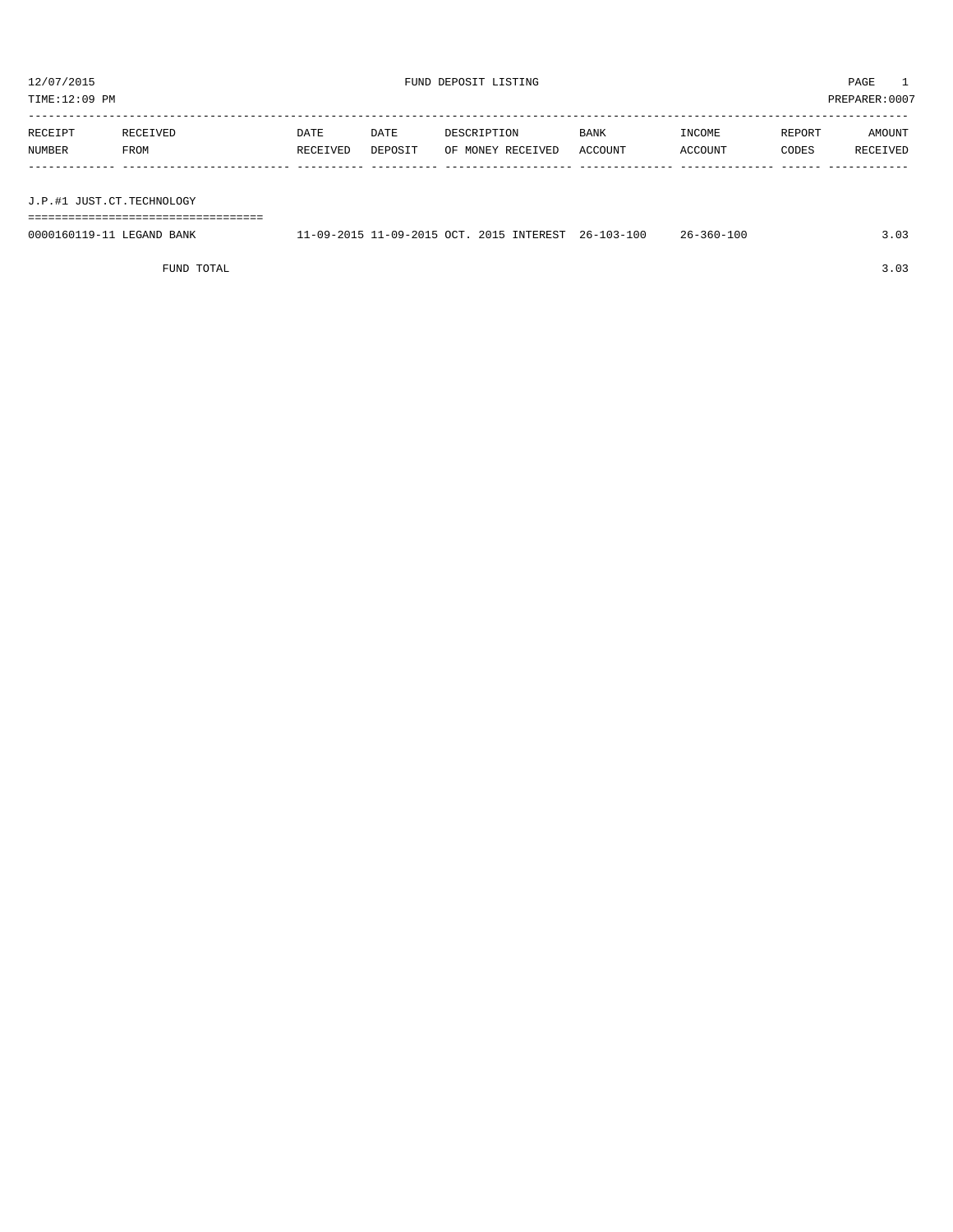| TIME:12:09 PM             |                  |                  |                 |                                  |                 |                   |                 | PREPARER: 0007     |
|---------------------------|------------------|------------------|-----------------|----------------------------------|-----------------|-------------------|-----------------|--------------------|
| RECEIPT<br>NUMBER         | RECEIVED<br>FROM | DATE<br>RECEIVED | DATE<br>DEPOSIT | DESCRIPTION<br>OF MONEY RECEIVED | BANK<br>ACCOUNT | INCOME<br>ACCOUNT | REPORT<br>CODES | AMOUNT<br>RECEIVED |
| J.P.#2 JUST.CT.TECHNOLOGY |                  |                  |                 |                                  |                 |                   |                 |                    |
|                           |                  |                  |                 |                                  |                 |                   |                 |                    |

| 00001<br>BANK<br>NTD<br>$\overline{\phantom{a}}$ | 001E<br>$\cap$<br>$-09$<br>ററ<br>າດ:<br>$-LU$ .<br>$\cdots$ | 2015<br><b>INTEREST</b> | 100<br>$\cap$<br>$\sim$<br>$-560-$<br>115<br>. . | $\sim$ $\sim$<br>. . 6 U |
|--------------------------------------------------|-------------------------------------------------------------|-------------------------|--------------------------------------------------|--------------------------|

FUND TOTAL 0.60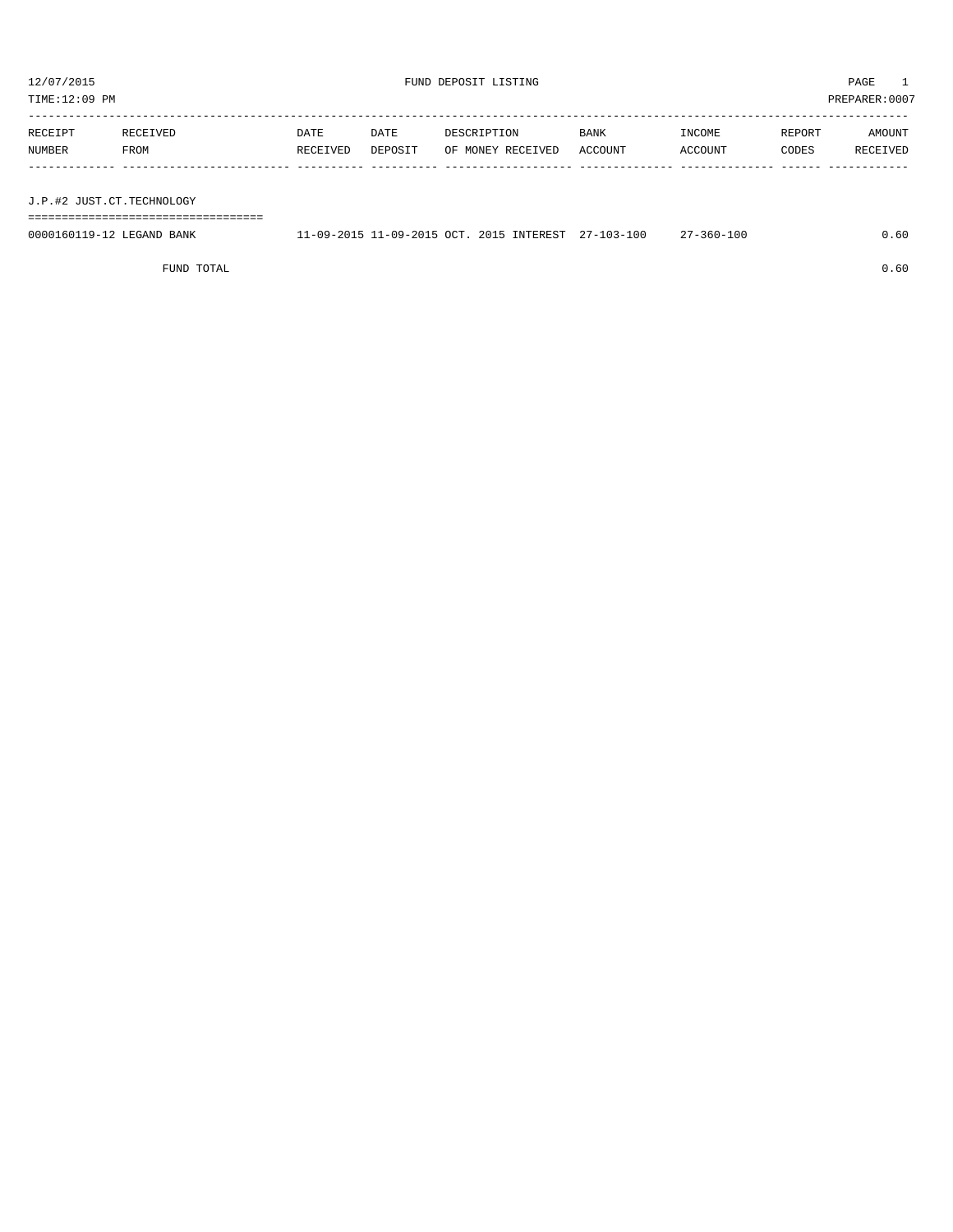| TIME:12:09 PM |                           |          |         |                   |         |         |        | PREPARER:0007 |  |
|---------------|---------------------------|----------|---------|-------------------|---------|---------|--------|---------------|--|
|               |                           |          |         |                   |         |         |        |               |  |
| RECEIPT       | RECEIVED                  | DATE     | DATE    | DESCRIPTION       | BANK    | INCOME  | REPORT | AMOUNT        |  |
| NUMBER        | FROM                      | RECEIVED | DEPOSIT | OF MONEY RECEIVED | ACCOUNT | ACCOUNT | CODES  | RECEIVED      |  |
|               |                           |          |         |                   |         |         |        |               |  |
|               |                           |          |         |                   |         |         |        |               |  |
|               | J.P.#3 JUST.CT.TECHNOLOGY |          |         |                   |         |         |        |               |  |
|               |                           |          |         |                   |         |         |        |               |  |

0000160119-13 LEGAND BANK 11-09-2015 11-09-2015 OCT. 2015 INTEREST 28-103-100 28-360-100 0.30

FUND TOTAL  $0.30$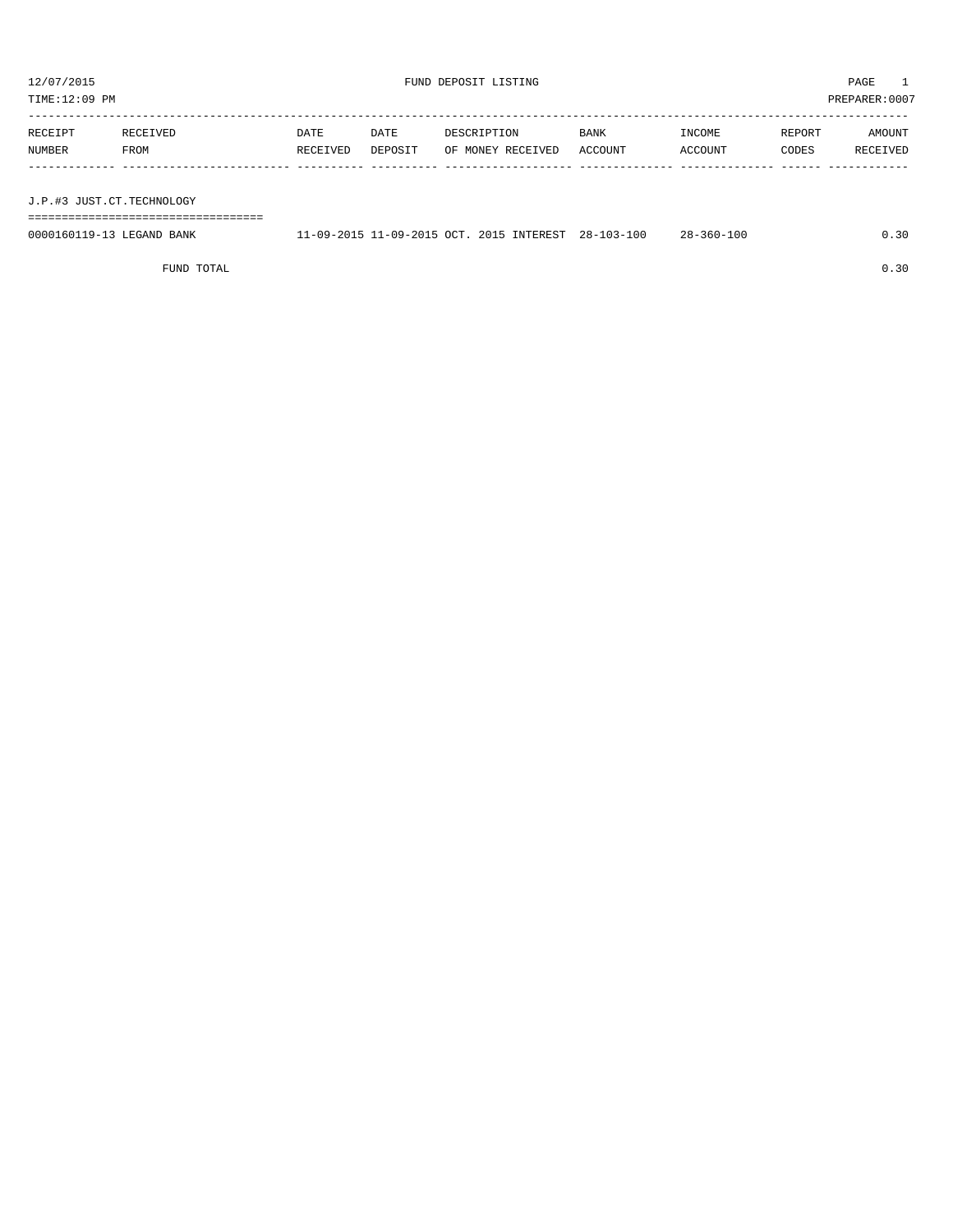TIME:12:09 PM PREPARER:0007

| RECEIPT | RECEIVED                    | DATE     | DATE    | DESCRIPTION       | <b>BANK</b> | INCOME  | REPORT | AMOUNT   |
|---------|-----------------------------|----------|---------|-------------------|-------------|---------|--------|----------|
| NUMBER  | FROM                        | RECEIVED | DEPOSIT | OF MONEY RECEIVED | ACCOUNT     | ACCOUNT | CODES  | RECEIVED |
|         |                             |          |         |                   |             |         |        |          |
|         |                             |          |         |                   |             |         |        |          |
|         | DISTRICT CT.RECORDS ARCHIVE |          |         |                   |             |         |        |          |

### ===================================

| 0000160110-18 DISTRICT CLERK | 11-06-2015 11-06-2015 SEPT. 1-30, 2015              | $34 - 103 - 100$ | $34 - 370 - 450$ | 390.12 |
|------------------------------|-----------------------------------------------------|------------------|------------------|--------|
| 0000160119-14 LEGAND BANK    | 11-09-2015 11-09-2015 OCT. 2015 INTEREST 34-103-100 |                  | $34 - 360 - 100$ | 1.07   |
| 0000160145-17 DISTRICT CLERK | 11-19-2015 11-19-2015 OCT. 1-31, 2015               | $34 - 103 - 100$ | $34 - 370 - 450$ | 465.91 |
|                              |                                                     |                  |                  |        |

FUND TOTAL 857.10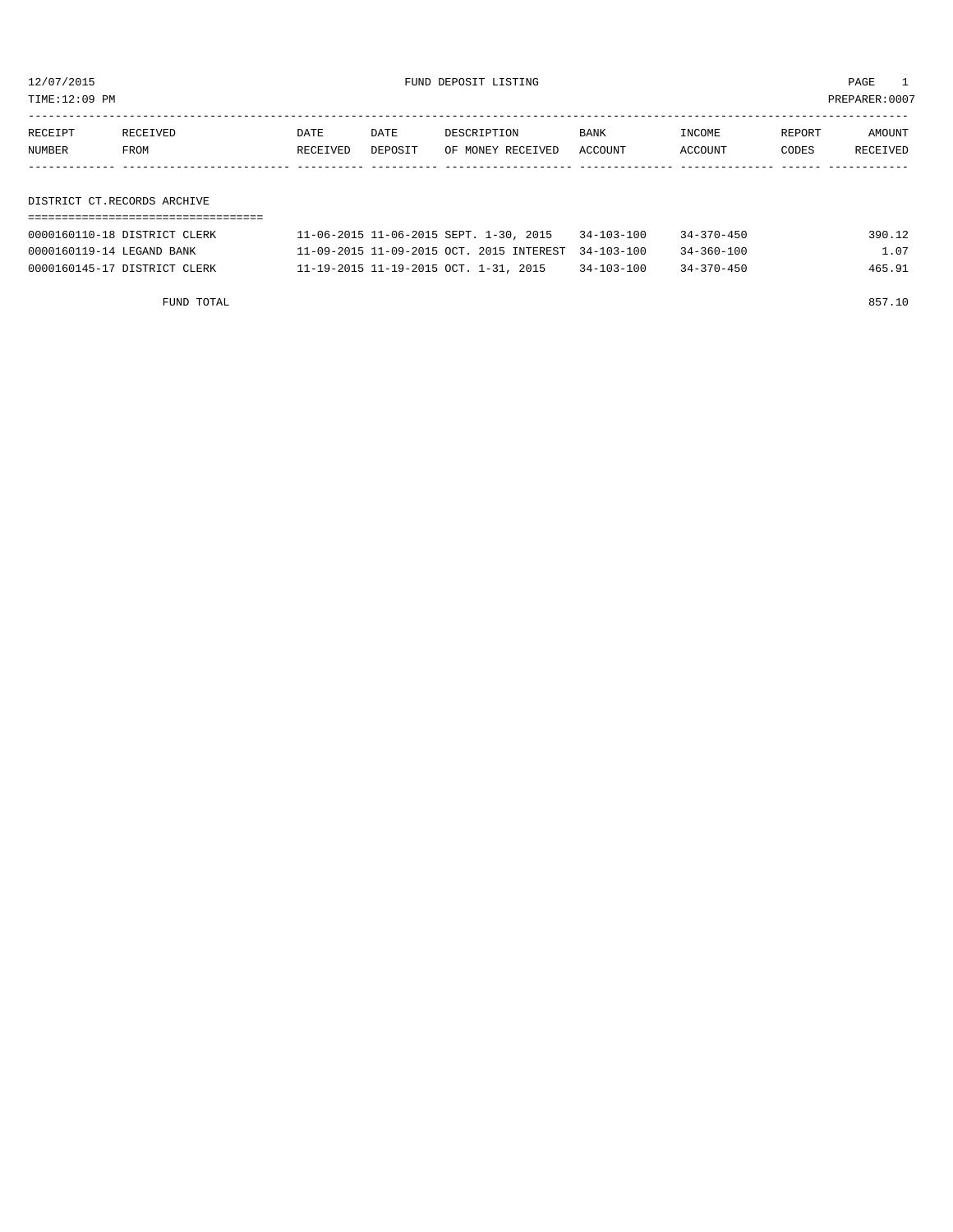TIME:12:09 PM PREPARER:0007

| RECEIPT | RECEIVED | DATE     | DATE           | DESCRIPTION       | <b>BANK</b> | <b>INCOME</b> | REPORT | AMOUNT          |
|---------|----------|----------|----------------|-------------------|-------------|---------------|--------|-----------------|
| NUMBER  | FROM     | RECEIVED | <b>DEPOSTT</b> | OF MONEY RECEIVED | ACCOUNT     | ACCOUNT       | CODES  | <b>RECEIVED</b> |
|         |          |          |                |                   |             |               |        |                 |

#### LAW LIBRARY FUND

| 0000160102-22 COUNTY CLERK   | 11-02-2015 11-02-2015 JULY 2015                     | 35-103-100       | $35 - 340 - 403$ | 490.44   |
|------------------------------|-----------------------------------------------------|------------------|------------------|----------|
| 0000160110-19 DISTRICT CLERK | 11-06-2015 11-06-2015 SEPT. 1-30, 2015              | $35 - 103 - 100$ | $35 - 340 - 450$ | 896.47   |
| 0000160119-15 LEGAND BANK    | 11-09-2015 11-09-2015 OCT. 2015 INTEREST 35-103-100 |                  | 35-360-100       | 7.15     |
| 0000160145-18 DISTRICT CLERK | 11-19-2015 11-19-2015 OCT. 1-31, 2015               | $35 - 103 - 100$ | $35 - 340 - 450$ | 1,088.18 |

FUND TOTAL  $2,482.24$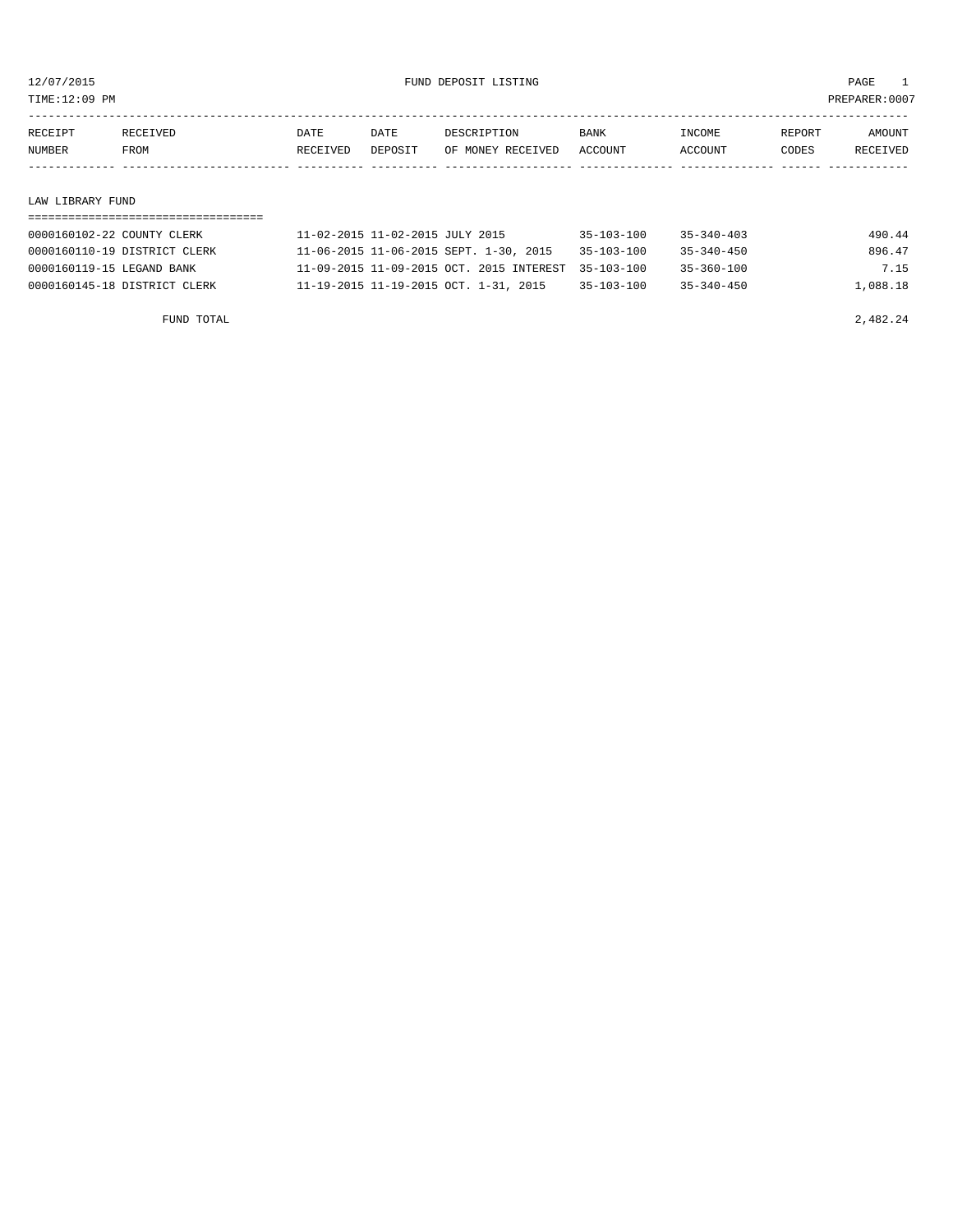12/07/2015 FUND DEPOSIT LISTING PAGE 1

| RECEIPT | <b>RECEIVED</b> | DATE            | DATE    | DESCRIPTION       | <b>BANK</b> | INCOME  | REPORT | AMOUNT          |
|---------|-----------------|-----------------|---------|-------------------|-------------|---------|--------|-----------------|
| NUMBER  | FROM            | <b>RECEIVED</b> | DEPOSIT | OF MONEY RECEIVED | ACCOUNT     | ACCOUNT | CODES  | <b>RECEIVED</b> |
|         |                 |                 |         |                   |             |         |        |                 |

D.A. FEE ACCOUNT FUND

| ----------------------------------    |                                                          |                  |                  |        |
|---------------------------------------|----------------------------------------------------------|------------------|------------------|--------|
| 0000160100-01 DISTRICT ATTORNEY TRUST | 11-02-2015 11-02-2015 CHECK FEES                         | $36 - 103 - 136$ | $36 - 340 - 475$ | 220.50 |
| 0000160119-22 LEGAND BANK             | 11-09-2015 11-09-2015 OCT. 2015 INTEREST                 | $36 - 103 - 136$ | $36 - 360 - 100$ | 0.04   |
| 0000160119-23 LEGAND BANK             | 11-09-2015 11-09-2015 OCT. 2015 INTEREST                 | $36 - 103 - 236$ | $36 - 360 - 236$ | 0.03   |
| 0000160128-01 COUNTY CLERK            | $11-13-2015$ $11-13-2015$ BLOOD DRAW - HORACE 36-103-136 |                  | $36 - 370 - 130$ | 2.00   |
| 0000160129-01 COUNTY CLERK            | 11-13-2015 11-13-2015 BLOOD DRAW - DILLON 36-103-136     |                  | $36 - 370 - 130$ | 40.00  |
| 0000160130-01 COUNTY CLERK            | $11 - 13 - 2015$ $11 - 13 - 2015$ BLOOD DRAW - BRADY     | 36-103-136       | $36 - 370 - 130$ | 16.00  |
| 0000160131-01 COUNTY CLERK            | $11 - 13 - 2015$ $11 - 13 - 2015$ BLOOD DRAW - BOBBY     | $36 - 103 - 136$ | $36 - 370 - 130$ | 10.40  |
| 0000160138-01 FANNIN COUNTY CSCD      | 11-16-2015 11-16-2015 BLOOD DRAWS                        | $36 - 103 - 136$ | $36 - 370 - 130$ | 61.30  |

FUND TOTAL  $350.27$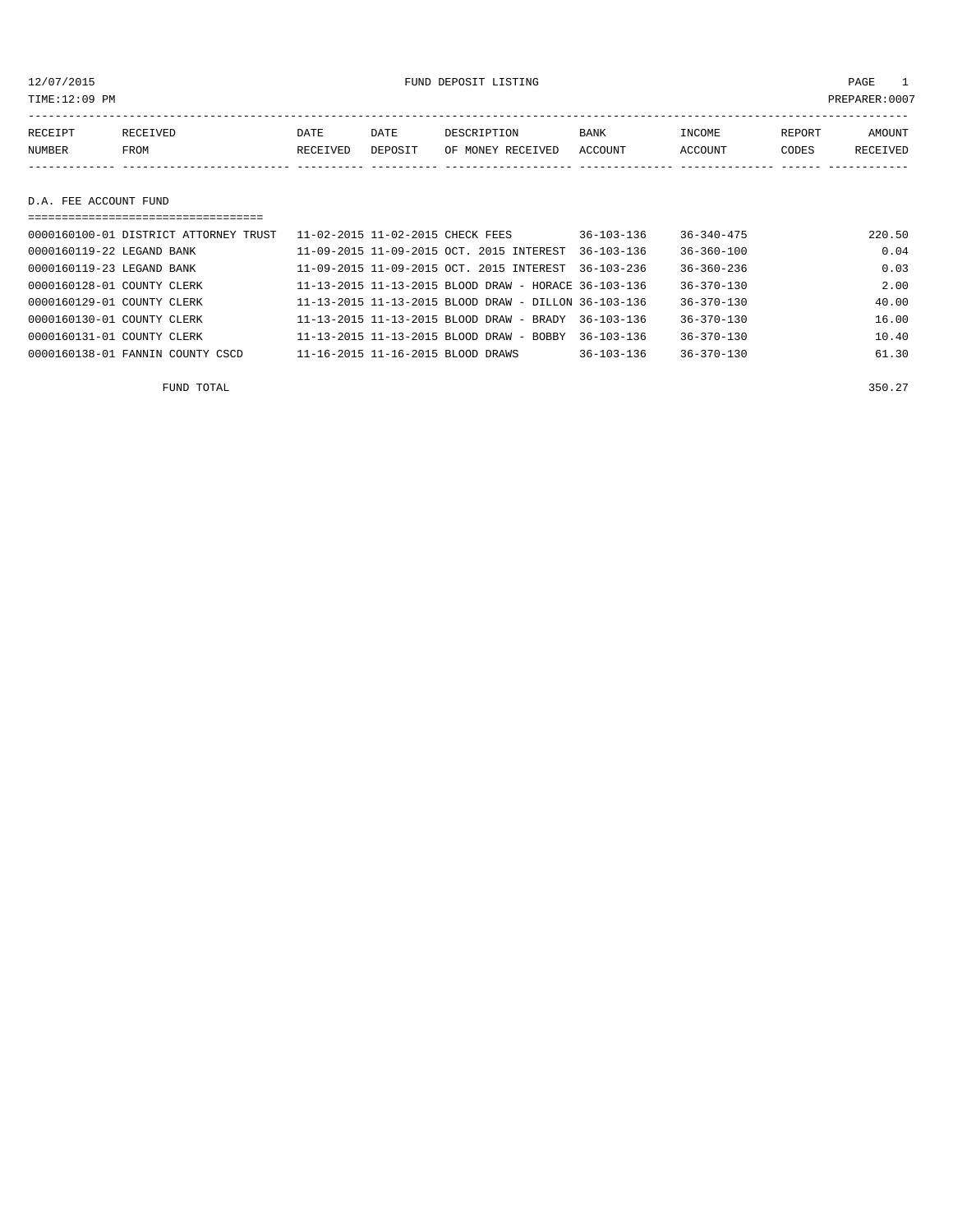| TIME:12:09 PM<br>PREPARER:0007 |                    |          |         |                   |         |         |        |          |  |
|--------------------------------|--------------------|----------|---------|-------------------|---------|---------|--------|----------|--|
|                                |                    |          |         |                   |         |         |        |          |  |
| RECEIPT                        | RECEIVED           | DATE     | DATE    | DESCRIPTION       | BANK    | INCOME  | REPORT | AMOUNT   |  |
| NUMBER                         | FROM               | RECEIVED | DEPOSIT | OF MONEY RECEIVED | ACCOUNT | ACCOUNT | CODES  | RECEIVED |  |
|                                |                    |          |         |                   |         |         |        |          |  |
|                                |                    |          |         |                   |         |         |        |          |  |
|                                | CONTRABAND SEIZURE |          |         |                   |         |         |        |          |  |
|                                |                    |          |         |                   |         |         |        |          |  |

| 0000160119-24 LEGAND BANK | 1-09-2015 OCT.<br>$11 - 09 - 2015$ $11 - 1$ | 2015 INTEREST | 37–103–137<br>$\cap$ | 37-360-100 |  |
|---------------------------|---------------------------------------------|---------------|----------------------|------------|--|
|                           |                                             |               |                      |            |  |

FUND TOTAL 0.05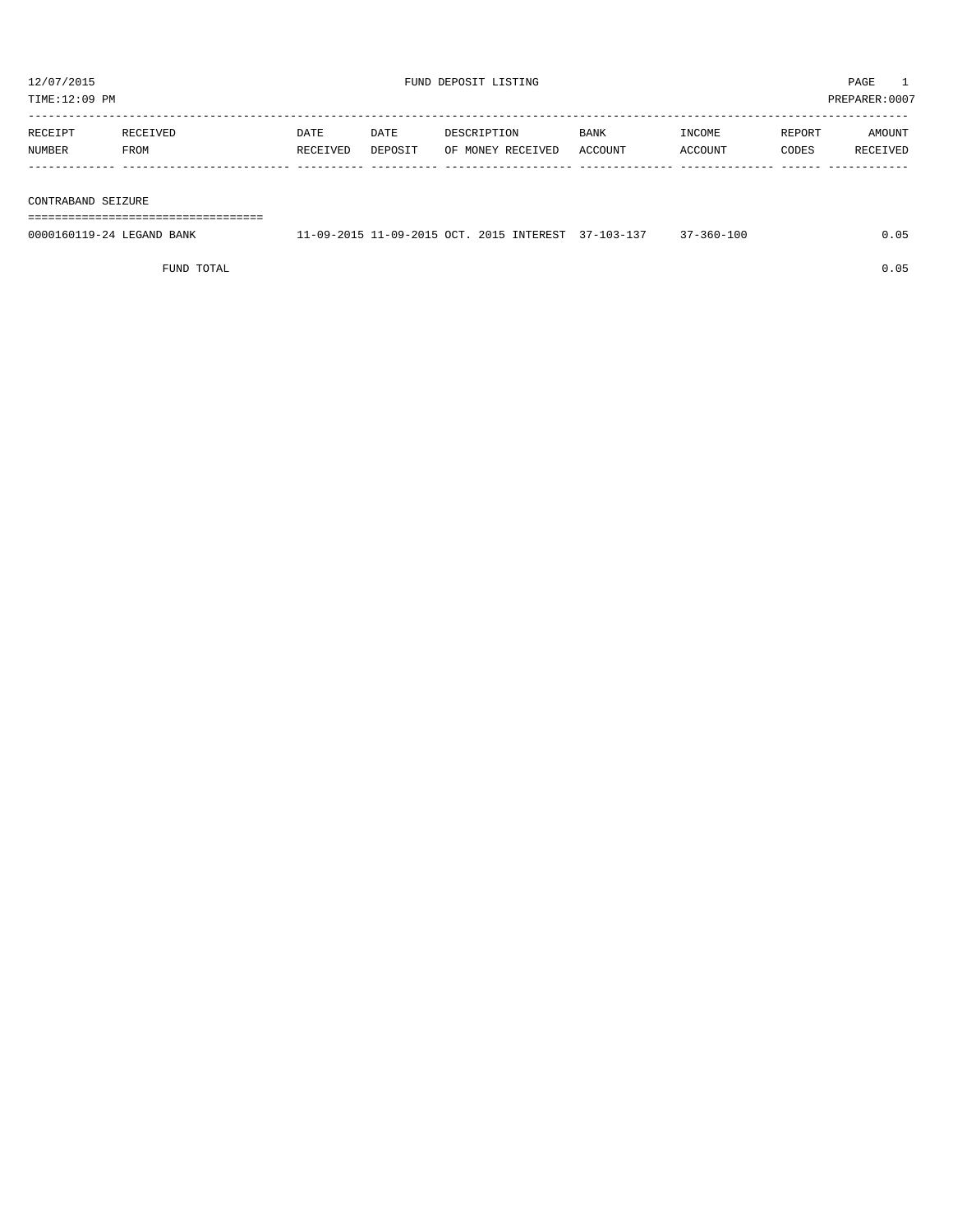TIME:12:09 PM PREPARER:0007

| RECEIPT | RECEIVED | DATE     | DATE    | DESCRIPTION       | <b>BANK</b> | INCOME  | REPORT | AMOUNT   |
|---------|----------|----------|---------|-------------------|-------------|---------|--------|----------|
| NUMBER  | FROM     | RECEIVED | DEPOSIT | OF MONEY RECEIVED | ACCOUNT     | ACCOUNT | CODES  | RECEIVED |
|         |          |          |         |                   |             |         |        |          |
| $\tau$  |          |          |         |                   |             |         |        |          |

IHC CO-OP GIN

| ==================================== |                                                     |  |  |                  |      |
|--------------------------------------|-----------------------------------------------------|--|--|------------------|------|
| 0000160096-06 TEXPOOL                | 11-02-2015 11-02-2015 OCT. 2015 INTEREST 38-103-175 |  |  | $38 - 360 - 100$ | 1.48 |
| 0000160119-16 LEGAND BANK            | 11-09-2015 11-09-2015 OCT. 2015 INTEREST 38-103-100 |  |  | $38 - 360 - 100$ | 0.04 |

FUND TOTAL 1.52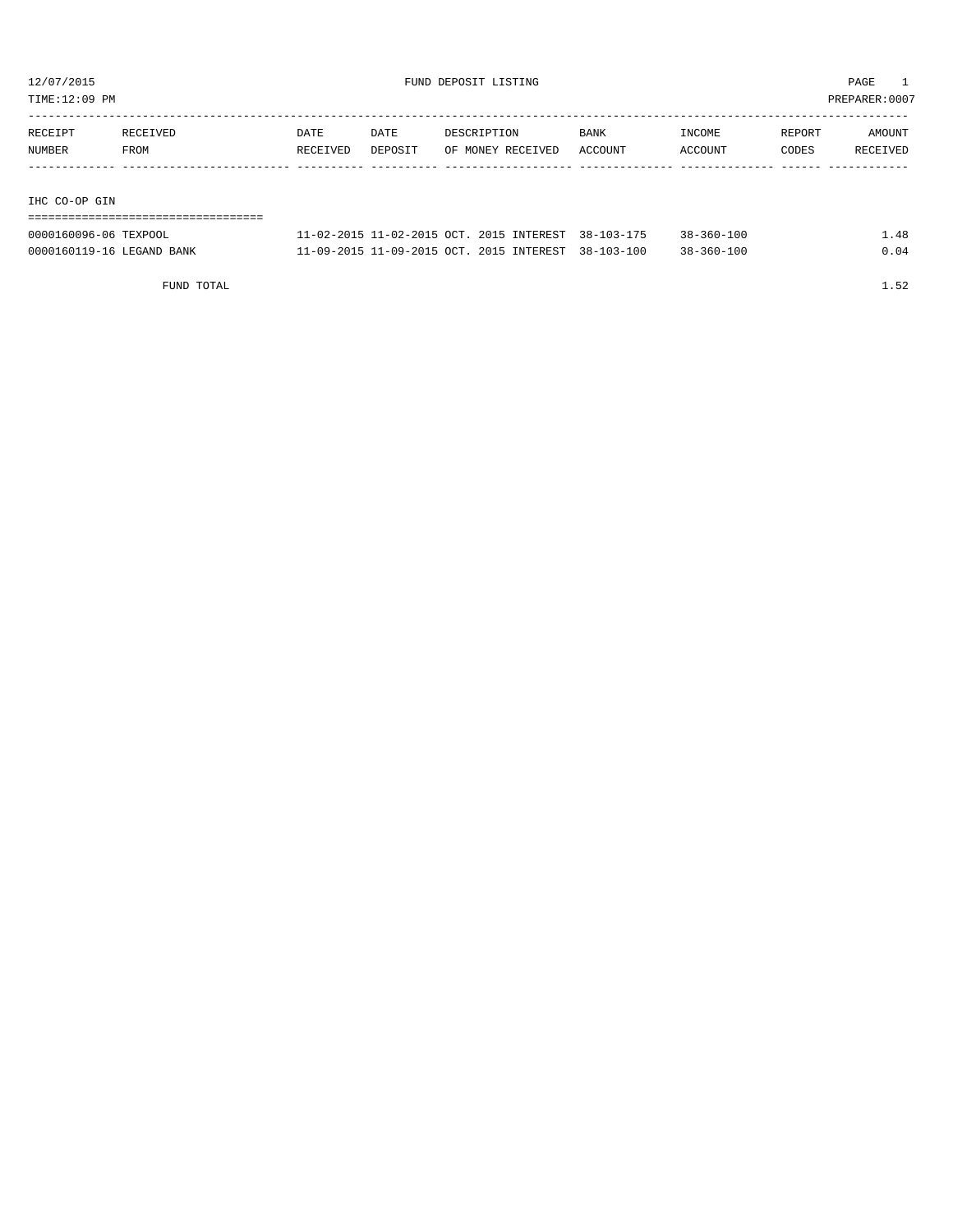TIME:12:09 PM PREPARER:0007

| RECEIPT | RECEIVED        | <b>DATE</b> | DATE    | DESCRIPTION       | <b>BANK</b> | INCOME  | REPORT | <b>AMOUNT</b> |
|---------|-----------------|-------------|---------|-------------------|-------------|---------|--------|---------------|
| NUMBER  | FROM            | RECEIVED    | DEPOSIT | OF MONEY RECEIVED | ACCOUNT     | ACCOUNT | CODES  | RECEIVED      |
|         |                 |             |         |                   |             |         |        |               |
|         |                 |             |         |                   |             |         |        |               |
|         | IHC B.R. COOPER |             |         |                   |             |         |        |               |
|         |                 |             |         |                   |             |         |        |               |

| 0000160096-07 TEXPOOL     | 11-02-2015 11-02-2015 OCT, 2015 INTEREST 39-103-175 |            | $39 - 360 - 100$ |      |
|---------------------------|-----------------------------------------------------|------------|------------------|------|
| 0000160119-17 LEGAND BANK | 11-09-2015 11-09-2015 OCT. 2015 INTEREST            | 39-103-100 | $39 - 360 - 100$ | . 68 |

FUND TOTAL  $1.23$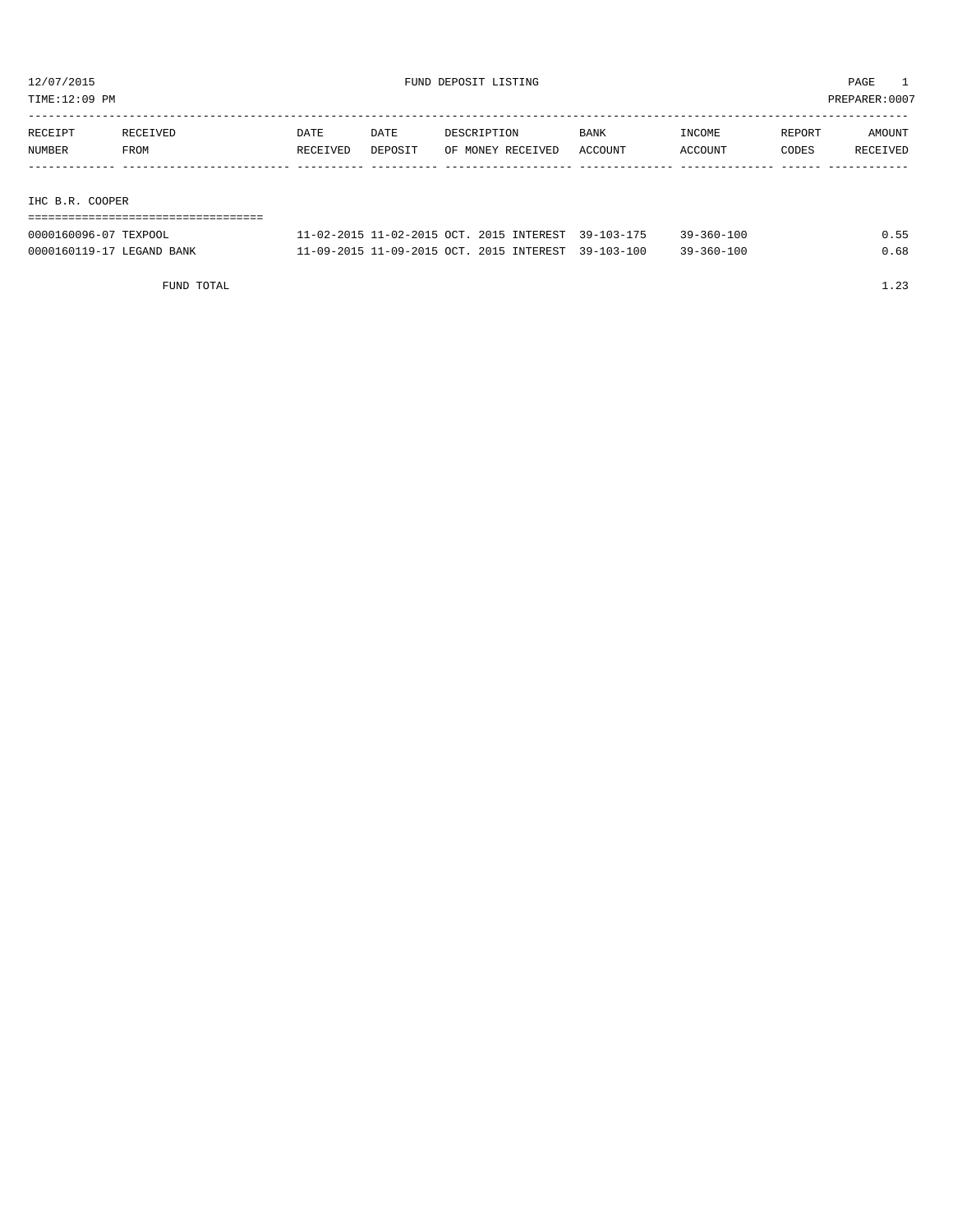12/07/2015 FUND DEPOSIT LISTING PAGE 1

| RECEIPT | <b>RECEIVED</b> | DATE     | DATE    | DESCRIPTION       | <b>BANK</b> | <b>TNCOME</b> | REPORT | AMOUNT          |
|---------|-----------------|----------|---------|-------------------|-------------|---------------|--------|-----------------|
| NUMBER  | FROM            | RECEIVED | DEPOSIT | OF MONEY RECEIVED | ACCOUNT     | ACCOUNT       | CODES  | <b>RECEIVED</b> |
|         |                 |          |         |                   |             |               |        |                 |

CO.& DIST.COURT TECHNOLOGY

| 0000160102-27 COUNTY CLERK   | 11-02-2015 11-02-2015 JULY 2015        | $51 - 103 - 100$ | $51 - 370 - 440$ | 92.37 |
|------------------------------|----------------------------------------|------------------|------------------|-------|
| 0000160110-24 DISTRICT CLERK | 11-06-2015 11-06-2015 SEPT. 1-30, 2015 | $51 - 103 - 100$ | 51-370-440       | 40.31 |
| 0000160145-23 DISTRICT CLERK | 11-19-2015 11-19-2015 OCT. 1-31, 2015  | $51 - 103 - 100$ | 51-370-440       | 47.00 |

FUND TOTAL 179.68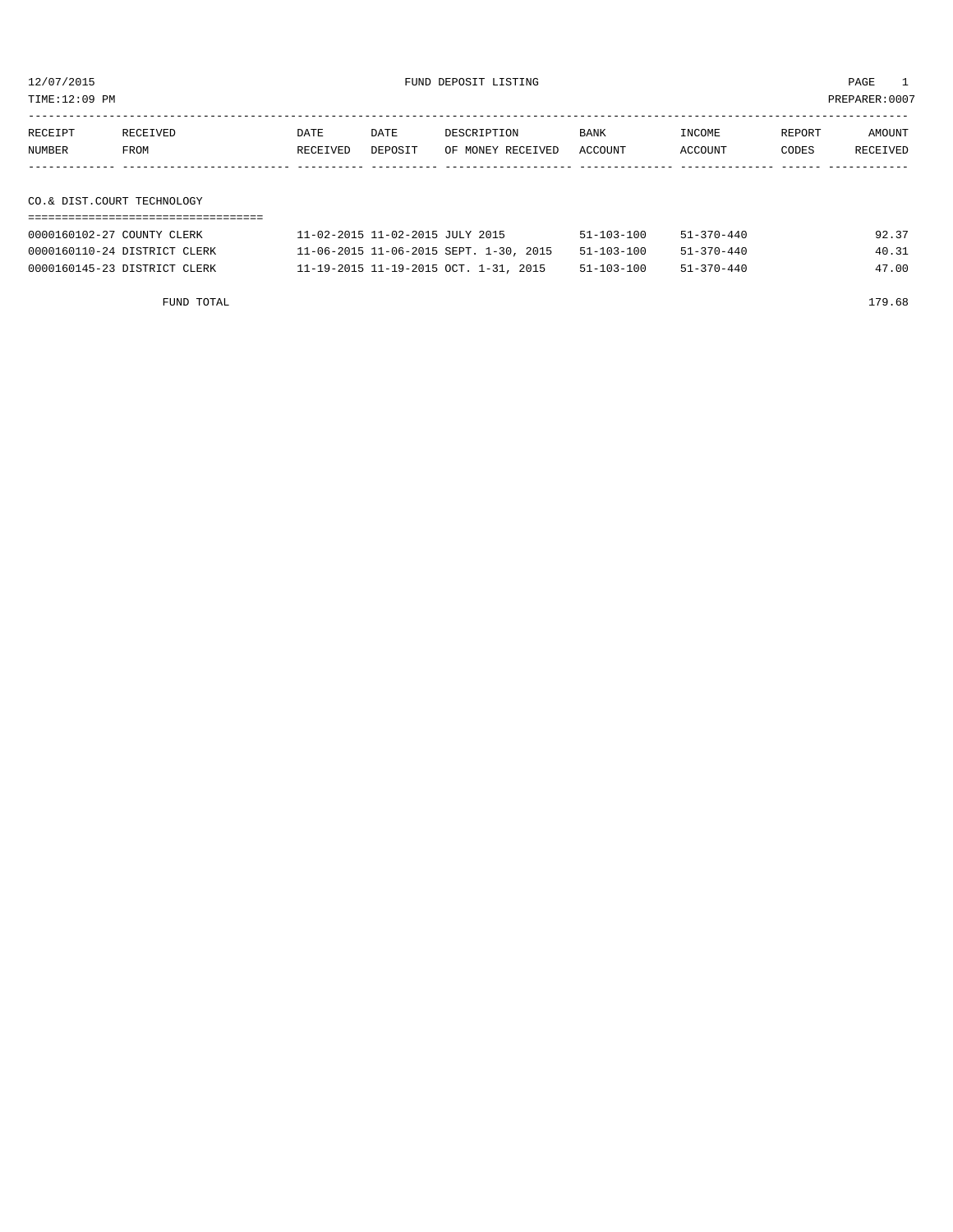12/07/2015 FUND DEPOSIT LISTING PAGE 1

| RECEIPT | <b>RECEIVED</b> | DATE     | DATE    | DESCRIPTION       | <b>BANK</b> | INCOME         | REPORT | AMOUNT   |
|---------|-----------------|----------|---------|-------------------|-------------|----------------|--------|----------|
| NUMBER  | FROM            | RECEIVED | DEPOSIT | OF MONEY RECEIVED | ACCOUNT     | <b>ACCOUNT</b> | CODES  | RECEIVED |
|         |                 |          |         |                   |             |                |        |          |

COURT RECORDS PRESERVATION

| 0000160102-28 COUNTY CLERK   | 11-02-2015 11-02-2015 JULY 2015          | 52-103-100       | 52-370-133       | 130.12 |
|------------------------------|------------------------------------------|------------------|------------------|--------|
| 0000160110-25 DISTRICT CLERK | 11-06-2015 11-06-2015 SEPT. 1-30, 2015   | $52 - 103 - 100$ | $52 - 370 - 133$ | 326.13 |
| 0000160119-18 LEGAND BANK    | 11-09-2015 11-09-2015 OCT. 2015 INTEREST | 52-103-100       | $52 - 360 - 100$ | 1.85   |
| 0000160145-24 DISTRICT CLERK | 11-19-2015 11-19-2015 OCT. 1-31, 2015    | 52-103-100       | 52-370-133       | 380.91 |

FUND TOTAL 839.01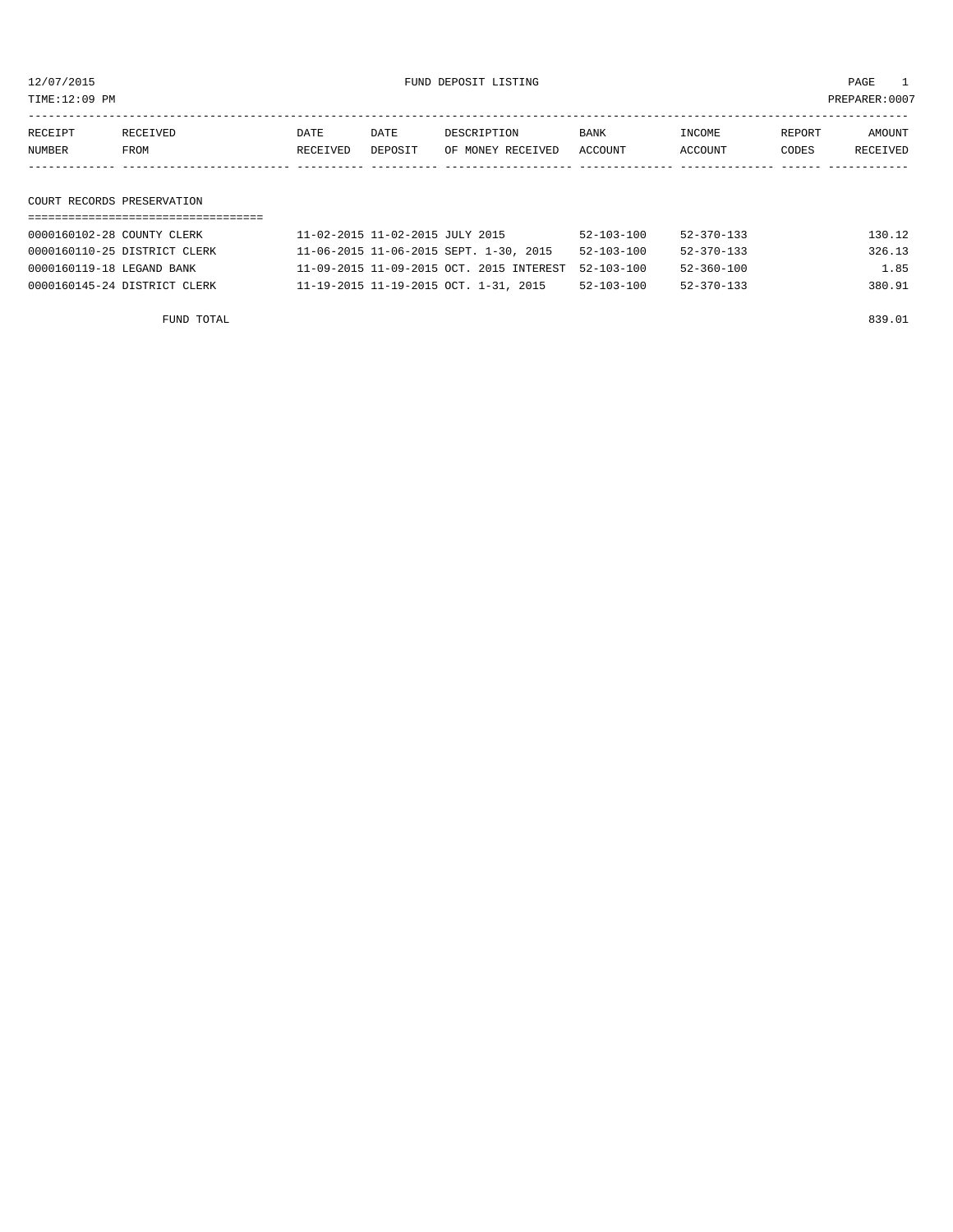| 12/07/2015<br>TIME:12:09 PM |                          |                  |                 | FUND DEPOSIT LISTING             | PAGE<br>PREPARER: 0007 |                   |                 |                    |  |  |
|-----------------------------|--------------------------|------------------|-----------------|----------------------------------|------------------------|-------------------|-----------------|--------------------|--|--|
| RECEIPT<br>NUMBER           | RECEIVED<br>FROM         | DATE<br>RECEIVED | DATE<br>DEPOSIT | DESCRIPTION<br>OF MONEY RECEIVED | <b>BANK</b><br>ACCOUNT | INCOME<br>ACCOUNT | REPORT<br>CODES | AMOUNT<br>RECEIVED |  |  |
|                             | CO.CLERK RECORDS ARCHIVE |                  |                 |                                  |                        |                   |                 |                    |  |  |
|                             |                          |                  |                 |                                  |                        |                   |                 |                    |  |  |

| 0000160102-29 COUNTY CLERK | 11-02-2015 11-02-2015 JULY 2015 | $53 - 103 - 100$ | 53-370-133 | 5,790.12 |
|----------------------------|---------------------------------|------------------|------------|----------|
|                            |                                 |                  |            |          |

FUND TOTAL  $5,790.12$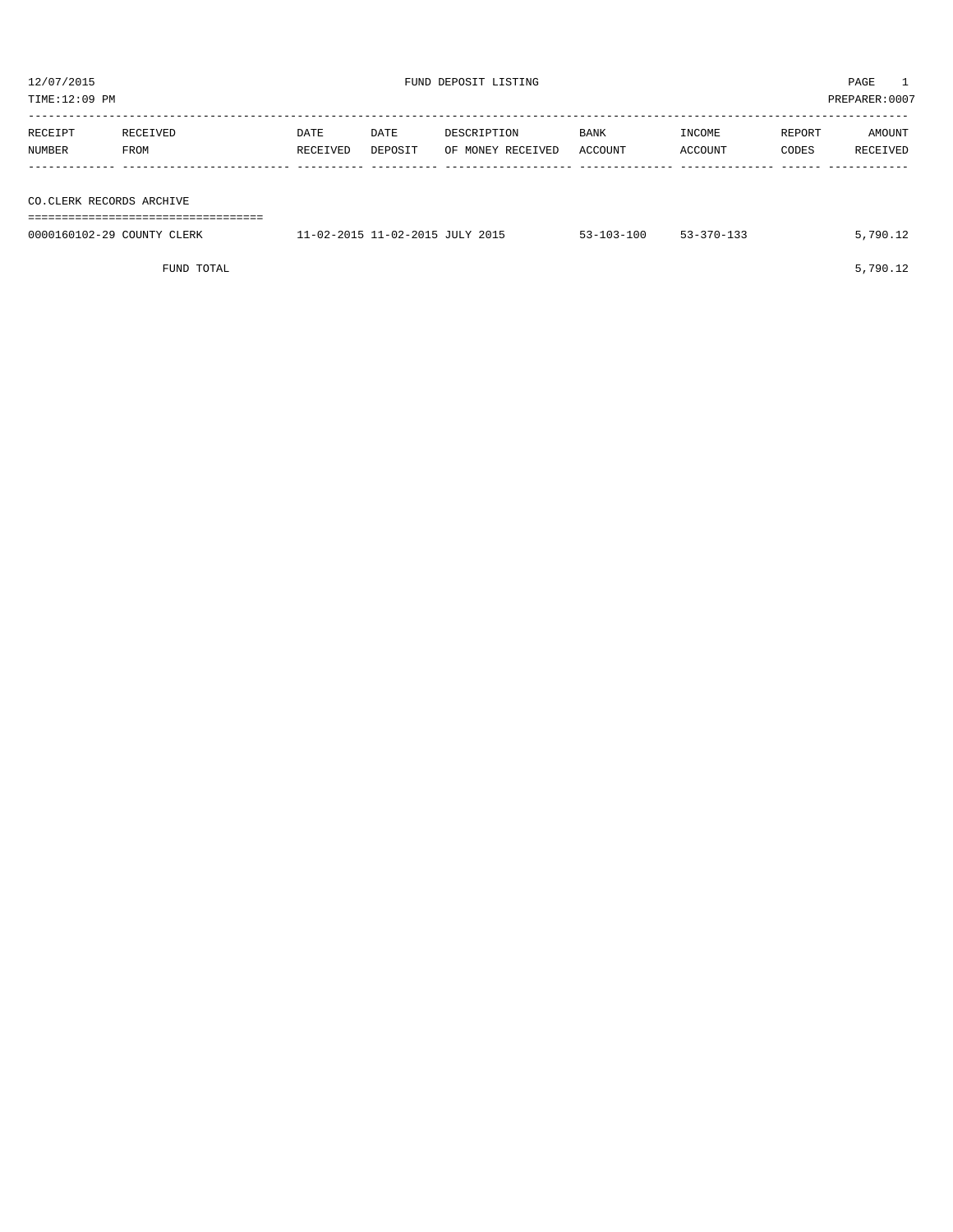TIME:12:09 PM PREPARER:0007

| RECEIPT | RECEIVED | DATE     | DATE    | DESCRIPTION       | <b>BANK</b> | <b>INCOME</b> | REPORT | AMOUNT          |
|---------|----------|----------|---------|-------------------|-------------|---------------|--------|-----------------|
| NUMBER  | FROM     | RECEIVED | DEPOSIT | OF MONEY RECEIVED | ACCOUNT     | ACCOUNT       | CODES  | <b>RECEIVED</b> |
|         |          |          |         |                   |             |               |        |                 |

#### F C SHERIFF FORFEITURE

| 0000160119-25 LEGAND BANK  | 11-09-2015 11-09-2015 OCT, 2015 INTEREST, 56-103-156 | $56 - 360 - 100$ | 0.22  |
|----------------------------|------------------------------------------------------|------------------|-------|
| 0000160133-01 COUNTY CLERK | 11-16-2015 11-16-2015 RESTITUTION - AUSTI 56-103-156 | 56-370-130       | 31.74 |

FUND TOTAL 31.96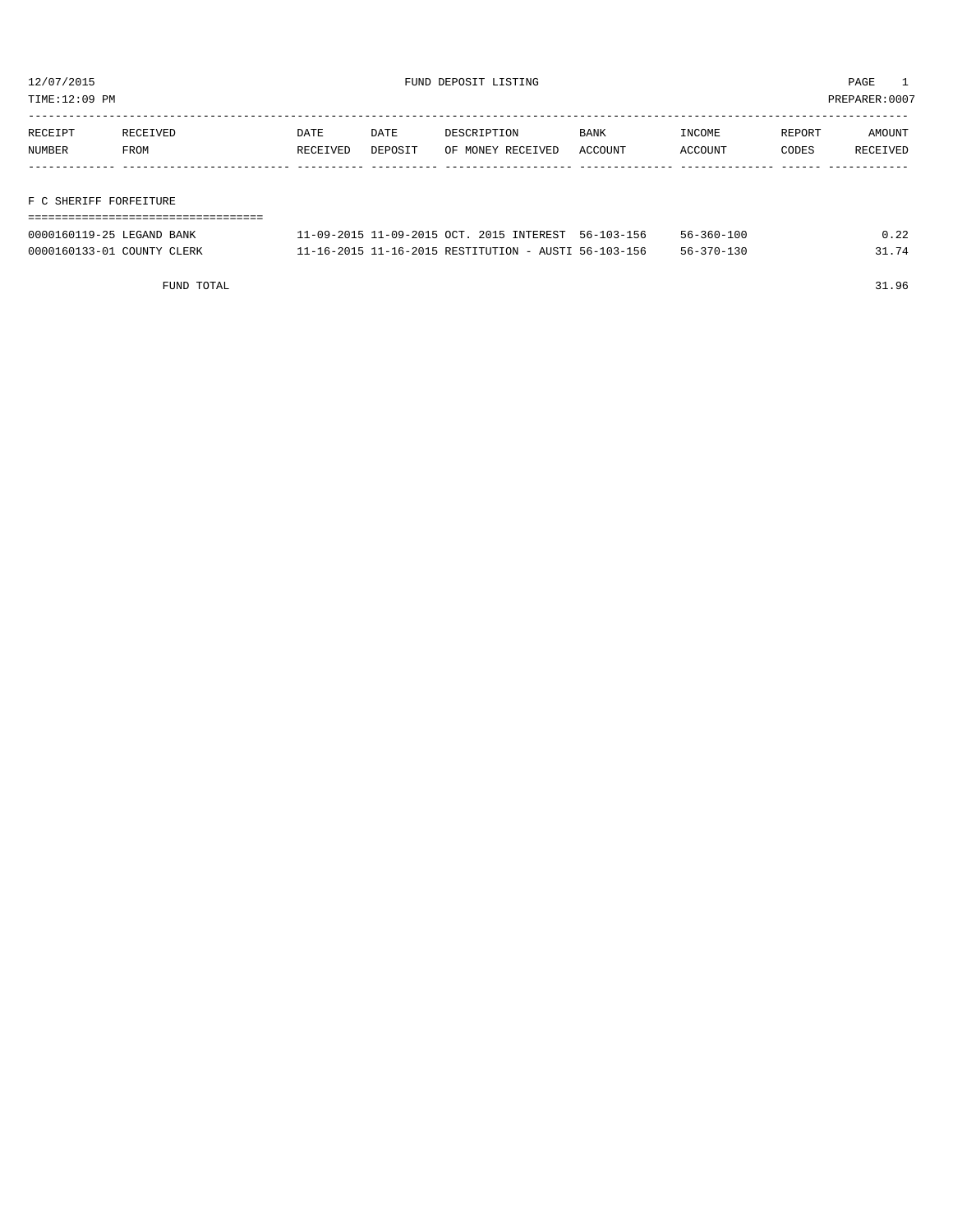TIME:12:09 PM PREPARER:0007

| RECEIPT | RECEIVED | DATE     | DATE    | DESCRIPTION       | <b>BANK</b> | INCOME  | REPORT | AMOUNT          |
|---------|----------|----------|---------|-------------------|-------------|---------|--------|-----------------|
| NUMBER  | FROM     | RECEIVED | DEPOSIT | OF MONEY RECEIVED | ACCOUNT     | ACCOUNT | CODES  | <b>RECEIVED</b> |
|         |          |          |         |                   |             |         |        |                 |

#### DRUG COURT PROGRAM

| 0000160102-30 COUNTY CLERK   | 11-02-2015 11-02-2015 JULY 2015                     | $59 - 103 - 100$ | 59-370-425       | 232.94 |
|------------------------------|-----------------------------------------------------|------------------|------------------|--------|
| 0000160110-26 DISTRICT CLERK | 11-06-2015 11-06-2015 SEPT. 1-30, 2015              | $59 - 103 - 100$ | $59 - 370 - 425$ | 173.30 |
| 0000160119-19 LEGAND BANK    | 11-09-2015 11-09-2015 OCT. 2015 INTEREST 59-103-100 |                  | 59-360-100       | 1.61   |
| 0000160145-25 DISTRICT CLERK | 11-19-2015 11-19-2015 OCT. 1-31, 2015               | 59-103-100       | 59-370-425       | 279.41 |

FUND TOTAL 687.26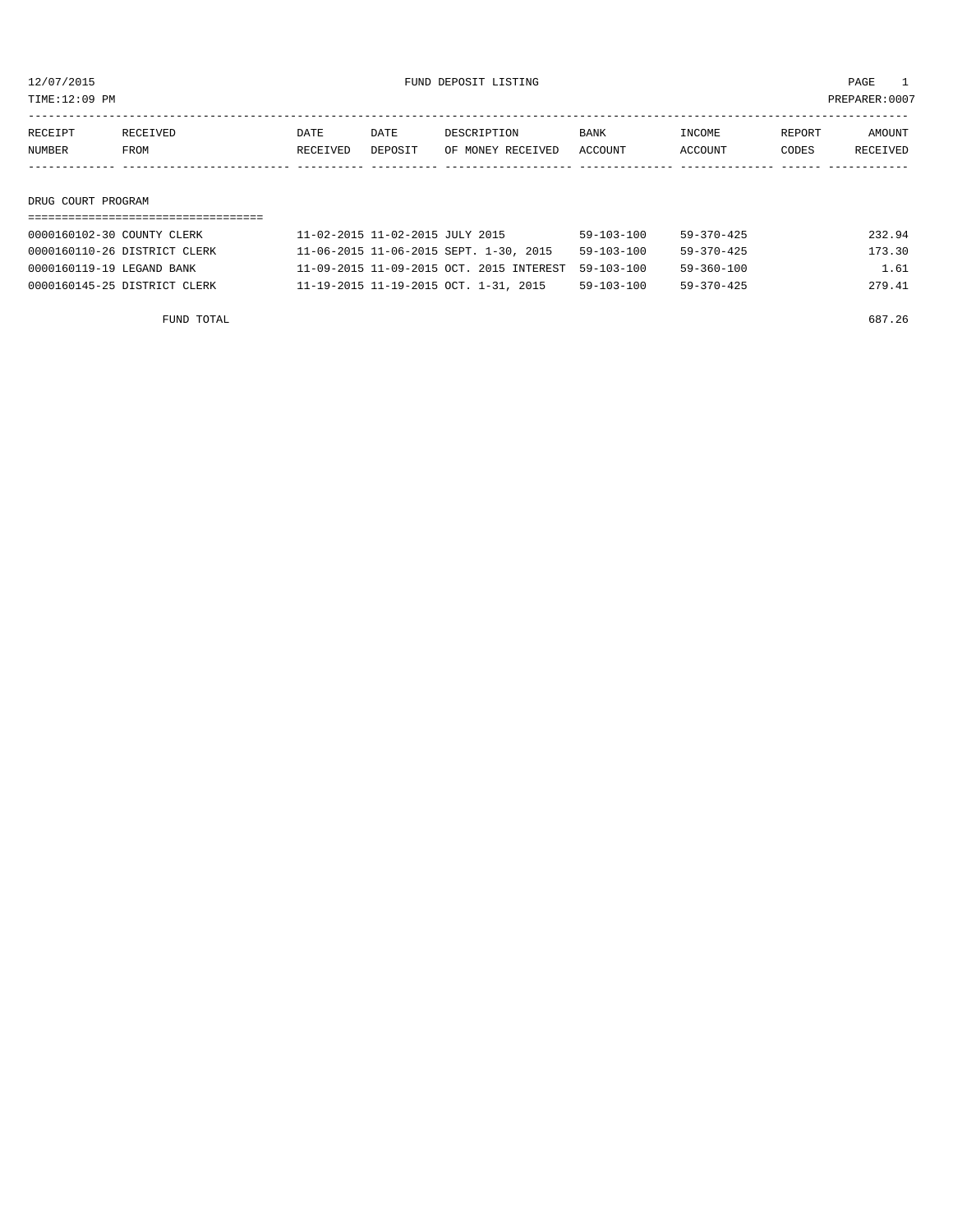TIME:12:09 PM PREPARER:0007

| RECEIPT | RECEIVED          | DATE     | DATE    | DESCRIPTION       | <b>BANK</b> | INCOME  | REPORT | AMOUNT   |  |
|---------|-------------------|----------|---------|-------------------|-------------|---------|--------|----------|--|
| NUMBER  | FROM              | RECEIVED | DEPOSIT | OF MONEY RECEIVED | ACCOUNT     | ACCOUNT | CODES  | RECEIVED |  |
|         |                   |          |         |                   |             |         |        |          |  |
|         |                   |          |         |                   |             |         |        |          |  |
|         | RIGHT OF WAY FUND |          |         |                   |             |         |        |          |  |
|         |                   |          |         |                   |             |         |        |          |  |

| 0000160096-08 TEXPOOL     | 11-02-2015 11-02-2015 OCT, 2015 INTEREST 70-103-175 | $70 - 360 - 100$ | 0.86 |
|---------------------------|-----------------------------------------------------|------------------|------|
| 0000160119-20 LEGAND BANK | 11-09-2015 11-09-2015 OCT, 2015 INTEREST 70-103-100 | $70 - 360 - 100$ | 51   |

FUND TOTAL  $12.37$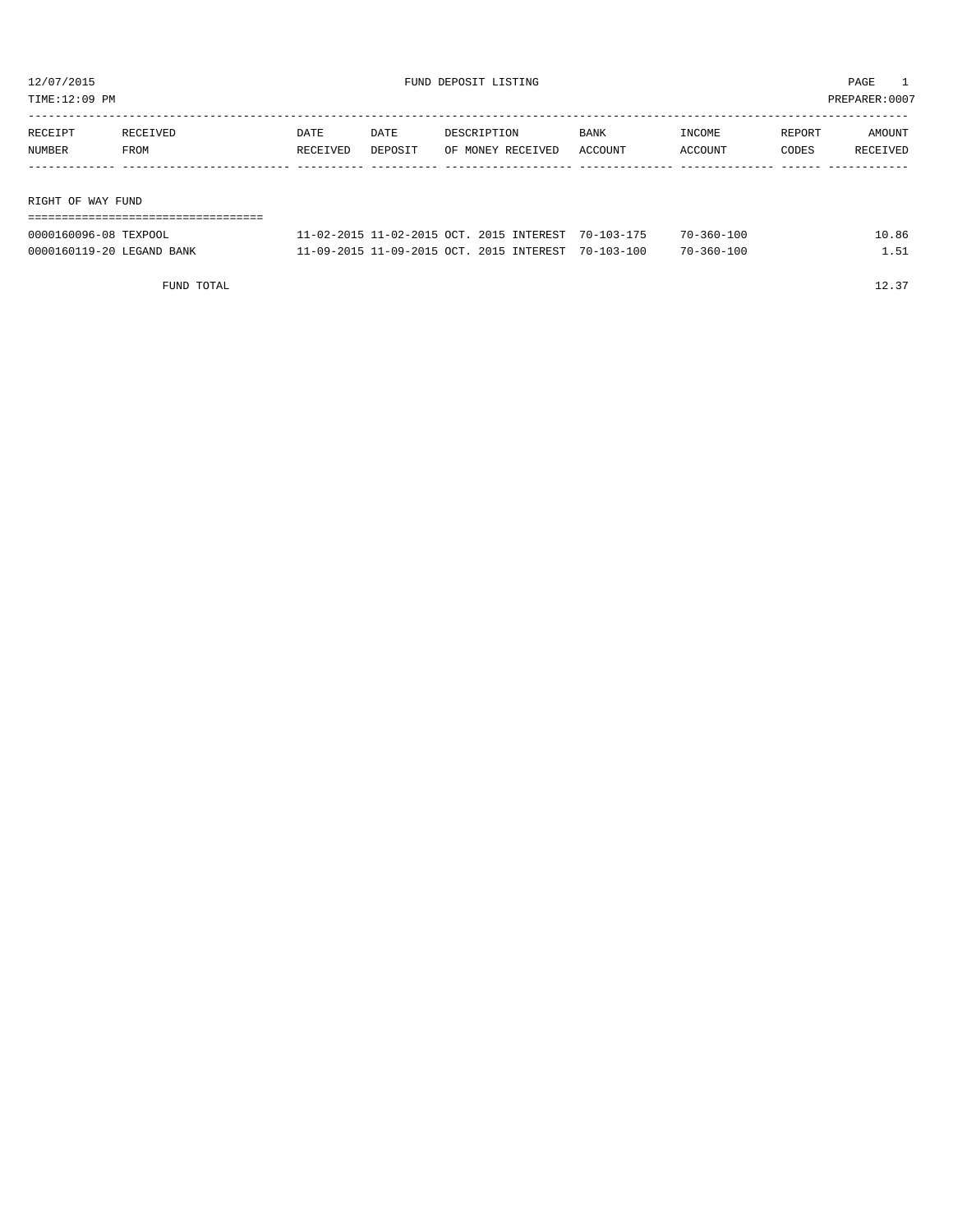12/07/2015 FUND DEPOSIT LISTING PAGE 1

| RECEIPT | <b>RECEIVED</b> | DATE            | DATE    | DESCRIPTION       | <b>BANK</b> | INCOME  | REPORT | AMOUNT          |
|---------|-----------------|-----------------|---------|-------------------|-------------|---------|--------|-----------------|
| NUMBER  | FROM            | <b>RECEIVED</b> | DEPOSIT | OF MONEY RECEIVED | ACCOUNT     | ACCOUNT | CODES  | <b>RECEIVED</b> |
|         |                 |                 |         |                   |             |         |        |                 |

#### JUVENILE PROBATION

| ___________________________________  |                                                        |                  |        |
|--------------------------------------|--------------------------------------------------------|------------------|--------|
| 0000160111-01 JUVENILE PROBATION     | 11-06-2015 11-06-2015 PTD-2104 PROBATION<br>87-103-187 | $87 - 340 - 575$ | 180.00 |
| 0000160112-02 JUVENILE PROBATION     | 11-06-2015 11-06-2015 PID-2118 COUNSELING 87-103-187   | $87 - 340 - 577$ | 20.00  |
| 0000160112-03 JUVENILE PROBATION     | 11-06-2015 11-06-2015 PID-2118 COUNSELING 87-103-187   | $87 - 340 - 575$ | 17.00  |
| 0000160135-01 MEADE-NORMAN INSURANCE | 11-16-2015 11-16-2015 CANCELLATION OF BON 87-103-187   | $87 - 575 - 310$ | 43.00  |
| 0000160137-01 JUVENILE PROBATION     | 11-16-2015 11-16-2015 PID-2131- PROBATION 87-103-187   | $87 - 340 - 575$ | 15.00  |
| 0000160153-01 JUVENILE PROBATION     | 11-20-2015 11-20-2015 PID-2131- COURT COS 87-103-187   | $87 - 340 - 577$ | 20.00  |
| 0000160154-01 JUVENILE PROBATION     | 11-20-2015 11-20-2015 PID-2101 - PROBATIO 87-103-187   | $87 - 340 - 575$ | 100.00 |
| 0000160155-01 JUVENILE PROBATION     | 11-20-2015 11-20-2015 PID-2130 - PROBATIO 87-103-187   | $87 - 340 - 575$ | 40.00  |
| 0000160156-01 JUVENILE PROBATION     | 11-20-2015 11-20-2015 PID-2141- RESTITUTI 87-103-187   | $87 - 340 - 576$ | 63.00  |

FUND TOTAL 498.00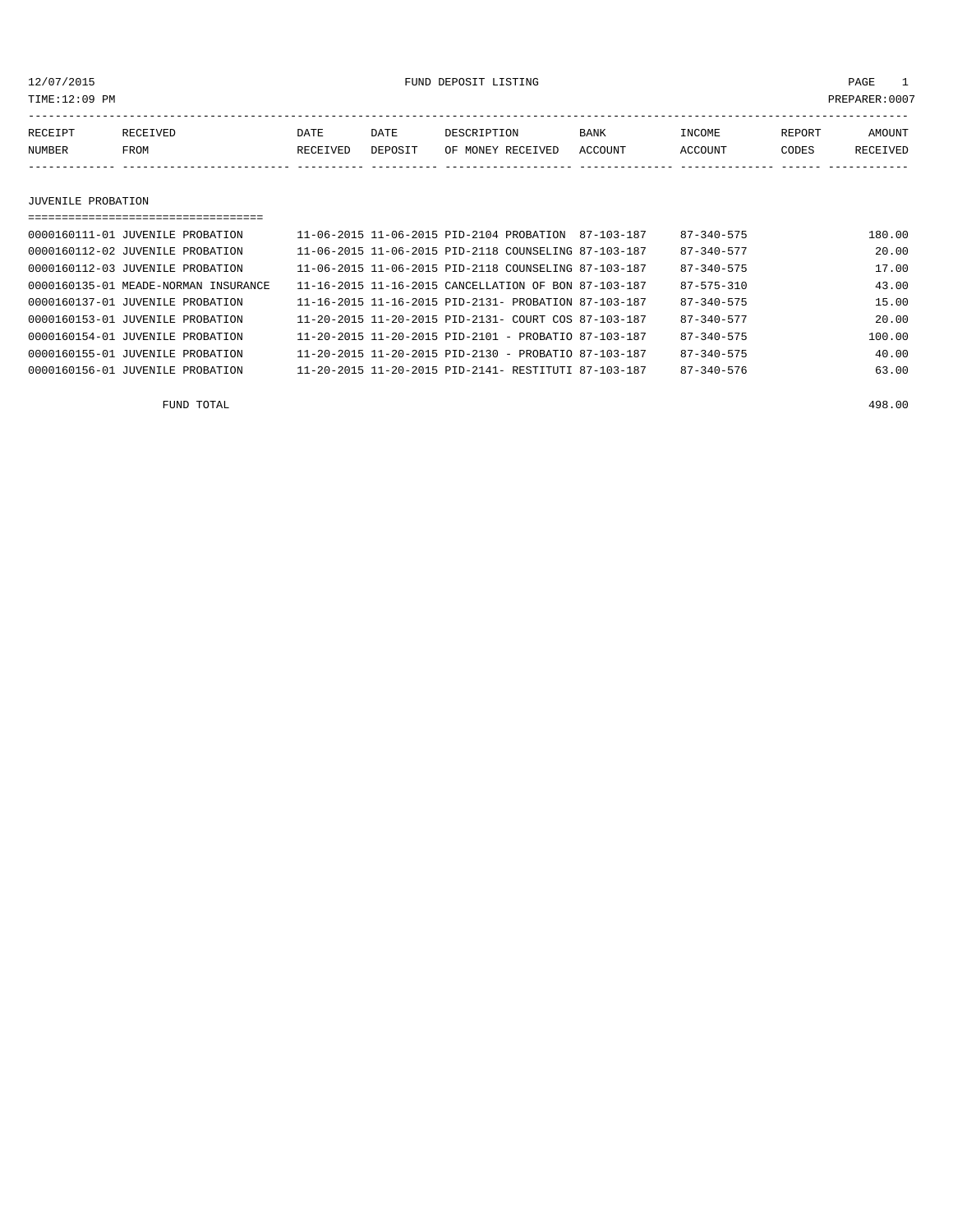#### 12/07/2015 FUND DEPOSIT LISTING PAGE 1

| RECEIPT | RECEIVED | DATE     | DATE    | DESCRIPTION       | <b>BANK</b> | INCOME  | REPORT | AMOUNT          |
|---------|----------|----------|---------|-------------------|-------------|---------|--------|-----------------|
| NUMBER  | FROM     | RECEIVED | DEPOSIT | OF MONEY RECEIVED | ACCOUNT     | ACCOUNT | CODES  | <b>RECEIVED</b> |
|         |          |          |         |                   |             |         |        |                 |

TEXAS JUVENILE JUSTICE DEPT.

| ===================================                                          |                                                      |                  |                  |           |
|------------------------------------------------------------------------------|------------------------------------------------------|------------------|------------------|-----------|
| 0000160112-01 JUVENILE PROBATION                                             | 11-06-2015 11-06-2015 PID-2118 COUNSELING 89-103-998 |                  | 89-594-414       | 188.00    |
| 0000160119-26 LEGAND BANK                                                    | 11-09-2015 11-09-2015 OCT. 2015 INTEREST             | $89 - 103 - 992$ | $89 - 360 - 189$ | 0.93      |
| 0000160121-01 TEXAS JUVENILE JUSTICE DE 11-10-2015 11-10-2015 16STATEAID BPS |                                                      | $89 - 103 - 993$ | $89 - 330 - 915$ | 20,526.00 |
| 0000160121-02 TEXAS JUVENILE JUSTICE DE 11-10-2015 11-10-2015 16STATEAID CD  |                                                      | $89 - 103 - 997$ | $89 - 330 - 918$ | 2,519.00  |
| 0000160121-03 TEXAS JUVENILE JUSTICE DE 11-10-2015 11-10-2015 16STATEAID CP  |                                                      | $89 - 103 - 994$ | $89 - 330 - 916$ | 13,066.00 |
| 0000160121-04 TEXAS JUVENILE JUSTICE DE 11-10-2015 11-10-2015 16STATEAID MHS |                                                      | $89 - 103 - 998$ | $89 - 330 - 919$ | 2,808.00  |
| 0000160121-05 TEXAS JUVENILE JUSTICE DE 11-10-2015 11-10-2015 16STATEAID PPA |                                                      | $89 - 103 - 996$ | $89 - 330 - 917$ | 2,392.00  |
| 0000160136-01 JUVENILE PROBATION                                             | 11-16-2015 11-16-2015 PID-2091- COUNSELIN 89-103-998 |                  | 89-594-414       | 90.00     |

FUND TOTAL 41,589.93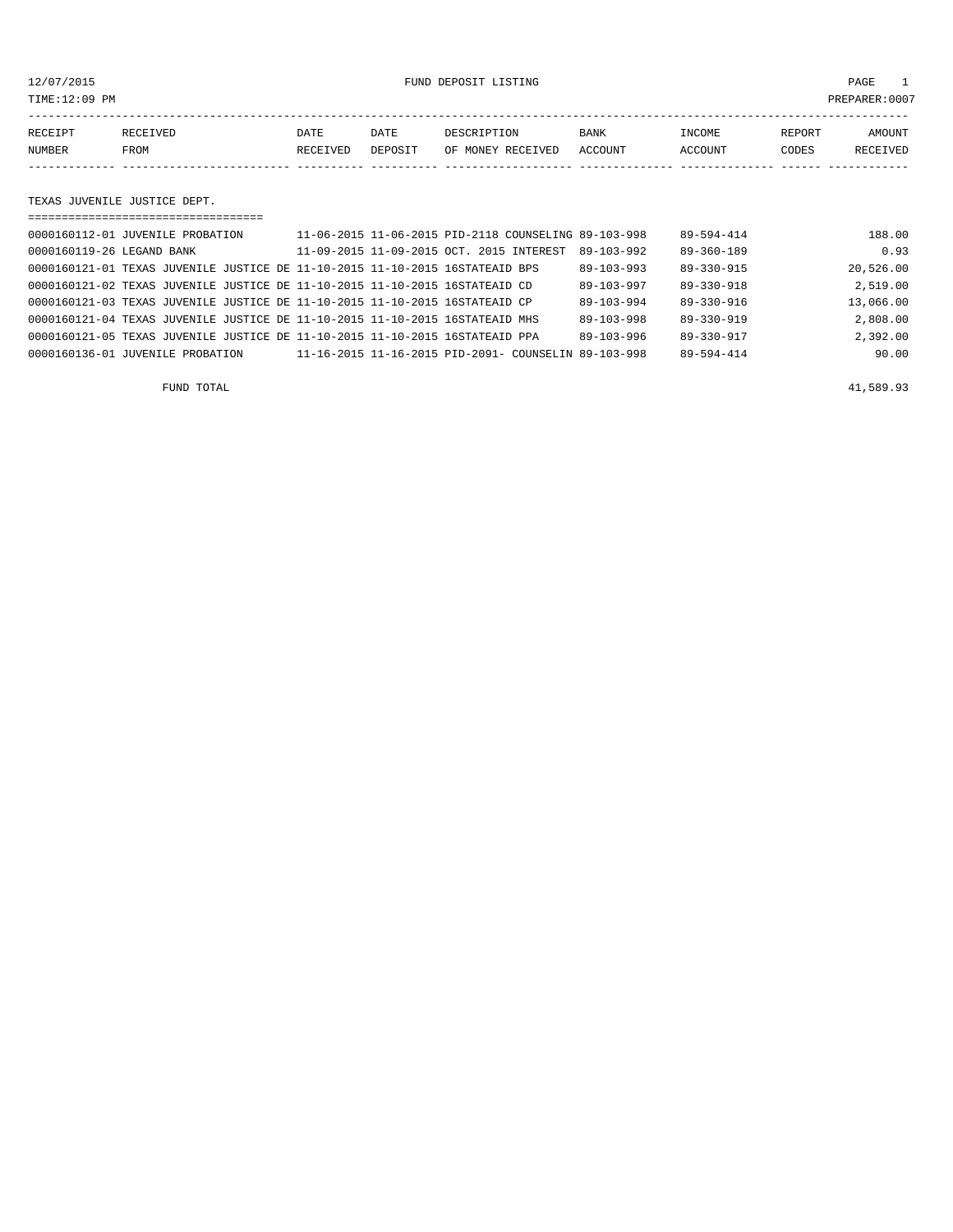TIME:12:09 PM PREPARER:0007

| RECEIPT | RECEIVED | DATE     | DATE    | DESCRIPTION       | BANK    | INCOME  | REPORT | AMOUNT   |
|---------|----------|----------|---------|-------------------|---------|---------|--------|----------|
| NUMBER  | FROM     | RECEIVED | DEPOSIT | OF MONEY RECEIVED | ACCOUNT | ACCOUNT | CODES  | RECEIVED |
|         |          |          |         |                   |         |         |        |          |
|         |          |          |         |                   |         |         |        |          |

#### STATZER FUND

| -----------------------   |                                                     |  |                  |      |
|---------------------------|-----------------------------------------------------|--|------------------|------|
| 0000160096-09 TEXPOOL     | 11-02-2015 11-02-2015 OCT. 2015 INTEREST 92-103-175 |  | $92 - 360 - 100$ | 3.24 |
| 0000160119-21 LEGAND BANK | 11-09-2015 11-09-2015 OCT. 2015 INTEREST 92-103-100 |  | $92 - 360 - 100$ | 0.22 |

FUND TOTAL 3.46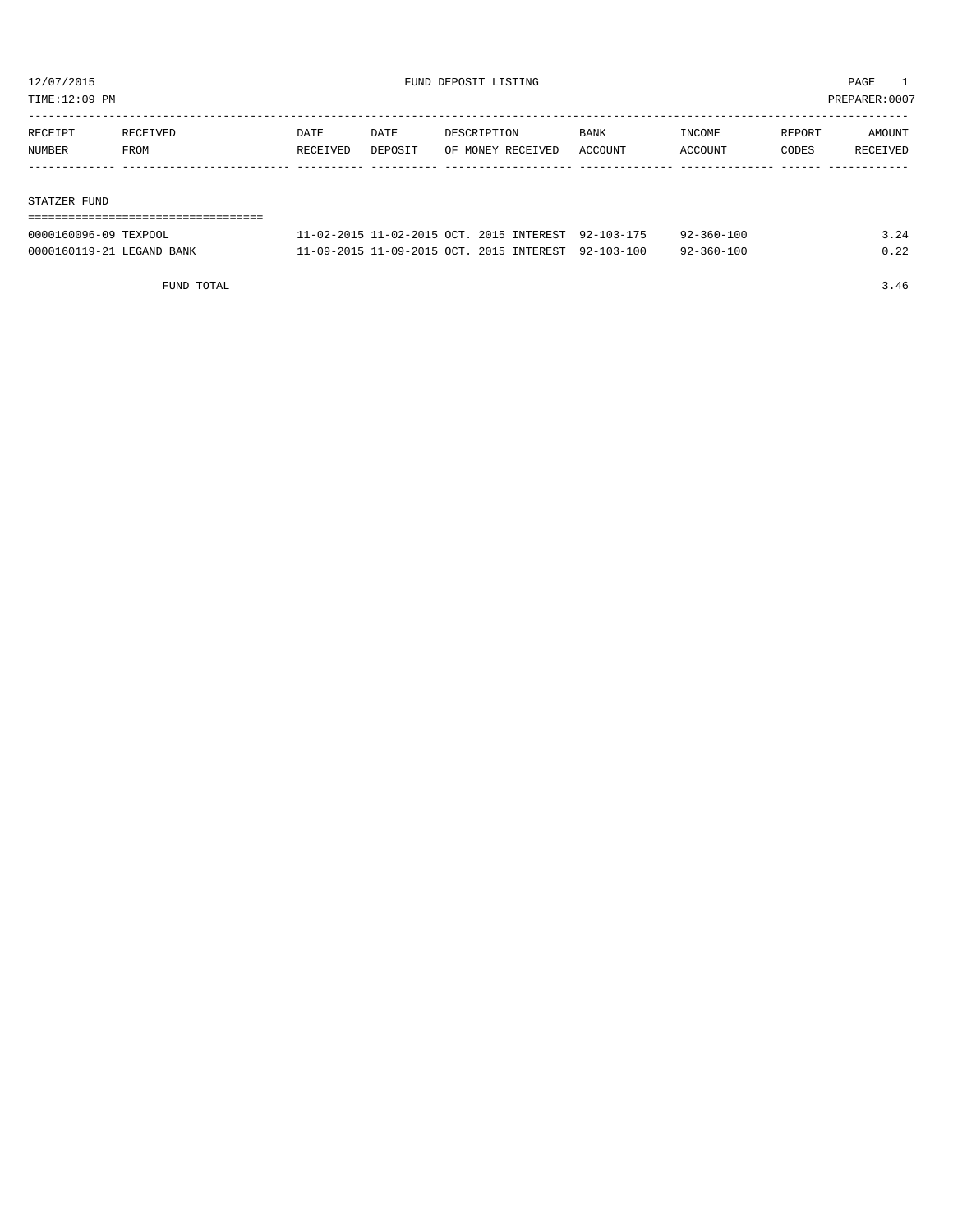TIME:12:09 PM PREPARER:0007

| RECEIPT | RECEIVED | DATE     | DATE    | DESCRIPTION       | <b>BANK</b> | INCOME  | REPORT | AMOUNT   |
|---------|----------|----------|---------|-------------------|-------------|---------|--------|----------|
| NUMBER  | FROM     | RECEIVED | DEPOSIT | OF MONEY RECEIVED | ACCOUNT     | ACCOUNT | CODES  | RECEIVED |
|         |          |          |         |                   |             |         |        |          |

#### PAYROLL

| ------------------------------------<br>------------------------------- |                                                      |            |            |        |
|-------------------------------------------------------------------------|------------------------------------------------------|------------|------------|--------|
| 0000160103-01 APRIL HARRISON                                            | 11-02-2015 11-02-2015 NOV. & PARTIAL DEC. 95-100-100 |            | 95-370-130 | 85.00  |
| 0000160105-01 H. SCOTT DYER, JR.                                        | 11-04-2015 11-04-2015 COBRA INSURANCE                | 95-100-100 | 95-370-130 | 752.86 |

FUND TOTAL 837.86